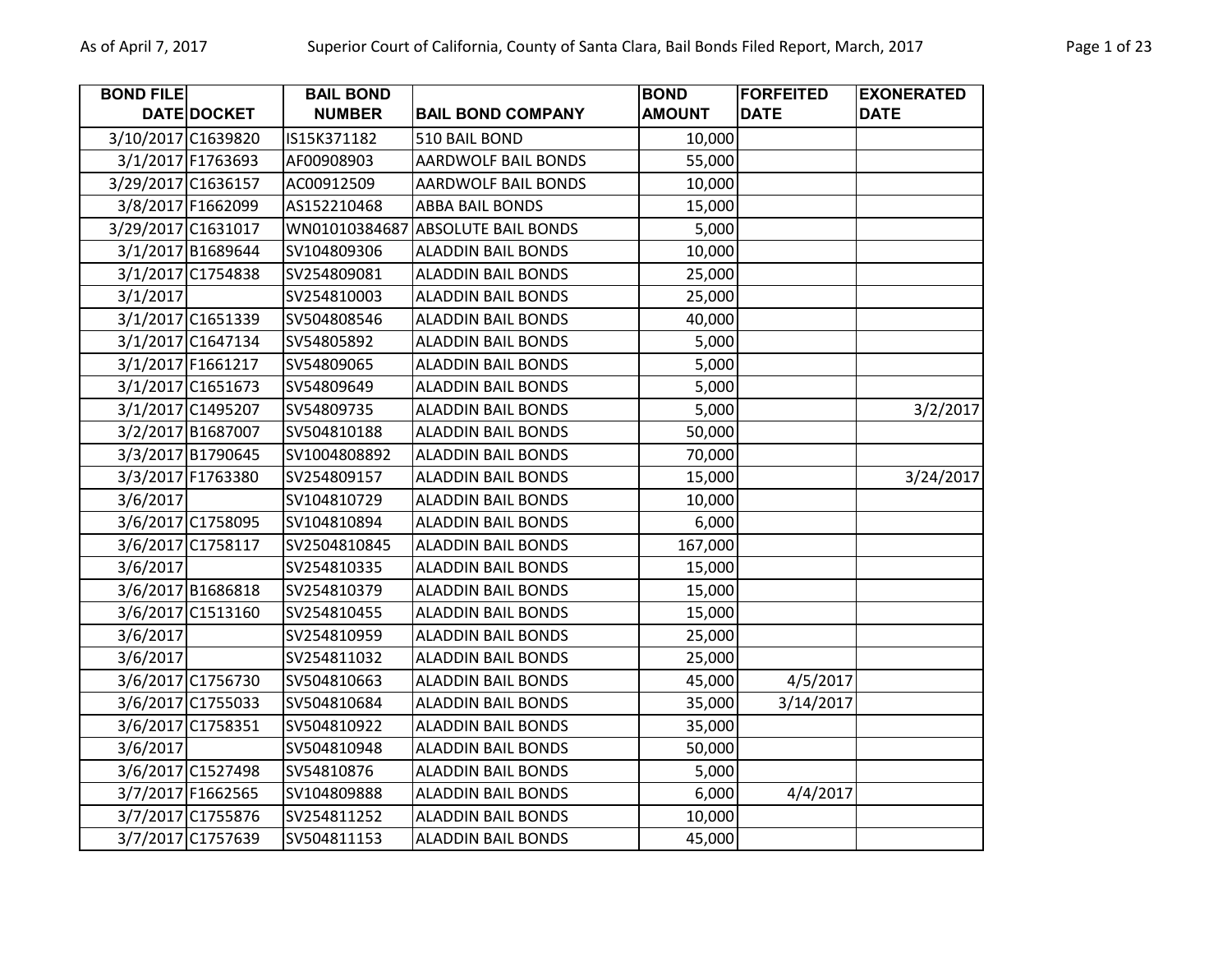| <b>BOND FILE</b>   |                    | <b>BAIL BOND</b> |                           | <b>BOND</b>   | <b>FORFEITED</b> | <b>EXONERATED</b> |
|--------------------|--------------------|------------------|---------------------------|---------------|------------------|-------------------|
|                    | <b>DATE DOCKET</b> | <b>NUMBER</b>    | <b>BAIL BOND COMPANY</b>  | <b>AMOUNT</b> | <b>DATE</b>      | <b>DATE</b>       |
| 3/7/2017           |                    | SV504811171      | <b>ALADDIN BAIL BONDS</b> | 40,000        |                  |                   |
| 3/7/2017           |                    | SV504811236      | <b>ALADDIN BAIL BONDS</b> | 25,000        |                  |                   |
|                    | 3/8/2017 C1651715  | SV104811212      | <b>ALADDIN BAIL BONDS</b> | 10,000        |                  |                   |
| 3/8/2017           |                    | SV104811520      | <b>ALADDIN BAIL BONDS</b> | 10,000        |                  |                   |
|                    | 3/8/2017 B1790869  | SV2504811466     | <b>ALADDIN BAIL BONDS</b> | 250,000       |                  |                   |
|                    | 3/8/2017 C1756734  | SV254810561      | <b>ALADDIN BAIL BONDS</b> | 20,000        |                  |                   |
|                    | 3/8/2017 C1755727  | SV254810704      | <b>ALADDIN BAIL BONDS</b> | 20,000        |                  |                   |
| 3/8/2017           |                    | SV254811403      | <b>ALADDIN BAIL BONDS</b> | 15,000        |                  |                   |
| 3/8/2017           |                    | SV254811456      | <b>ALADDIN BAIL BONDS</b> | 25,000        |                  |                   |
| 3/8/2017           |                    | SV254811483      | <b>ALADDIN BAIL BONDS</b> | 11,000        |                  |                   |
| 3/10/2017          |                    | SV254805600      | <b>ALADDIN BAIL BONDS</b> | 22,000        |                  |                   |
| 3/10/2017 C1756266 |                    | SV254811388      | <b>ALADDIN BAIL BONDS</b> | 10,000        |                  |                   |
| 3/10/2017          |                    | SV254811564      | <b>ALADDIN BAIL BONDS</b> | 12,000        |                  |                   |
| 3/10/2017          |                    | SV254811571      | <b>ALADDIN BAIL BONDS</b> | 25,000        |                  |                   |
| 3/10/2017          |                    | SV254811711      | <b>ALADDIN BAIL BONDS</b> | 25,000        |                  |                   |
| 3/10/2017 C1648303 |                    | SV254812030      | <b>ALADDIN BAIL BONDS</b> | 20,000        |                  |                   |
| 3/10/2017          |                    | SV504811648      | <b>ALADDIN BAIL BONDS</b> | 27,000        |                  |                   |
| 3/10/2017 C1758795 |                    | SV504811727      | <b>ALADDIN BAIL BONDS</b> | 38,000        |                  |                   |
| 3/10/2017 C1516985 |                    | SV54811912       | <b>ALADDIN BAIL BONDS</b> | 5,000         |                  |                   |
| 3/13/2017 F1763590 |                    | SV104810961      | <b>ALADDIN BAIL BONDS</b> | 6,000         |                  |                   |
| 3/13/2017 C1653698 |                    | SV104811596      | <b>ALADDIN BAIL BONDS</b> | 10,000        |                  |                   |
| 3/13/2017 C1755876 |                    | SV104811769      | <b>ALADDIN BAIL BONDS</b> | 10,000        |                  |                   |
| 3/13/2017 F1556313 |                    | SV54811616       | <b>ALADDIN BAIL BONDS</b> | 5,000         |                  |                   |
| 3/14/2017 C1758360 |                    | SV1004812572     | <b>ALADDIN BAIL BONDS</b> | 55,000        |                  |                   |
| 3/14/2017 C1757751 |                    | SV1004812887     | <b>ALADDIN BAIL BONDS</b> | 70,000        |                  |                   |
| 3/14/2017 C1526581 |                    | SV104810833      | <b>ALADDIN BAIL BONDS</b> | 10,000        |                  |                   |
| 3/14/2017 C1646266 |                    | SV104811353      | <b>ALADDIN BAIL BONDS</b> | 10,000        |                  |                   |
| 3/14/2017          |                    | SV104812105      | <b>ALADDIN BAIL BONDS</b> | 10,000        |                  |                   |
| 3/14/2017 C1648789 |                    | SV104812326      | <b>ALADDIN BAIL BONDS</b> | 10,000        |                  |                   |
| 3/14/2017          |                    | SV104812386      | <b>ALADDIN BAIL BONDS</b> | 10,000        |                  |                   |
| 3/14/2017 C1512350 |                    | SV104812753      | <b>ALADDIN BAIL BONDS</b> | 10,000        |                  |                   |
| 3/14/2017          |                    | SV104812904      | <b>ALADDIN BAIL BONDS</b> | 10,000        |                  |                   |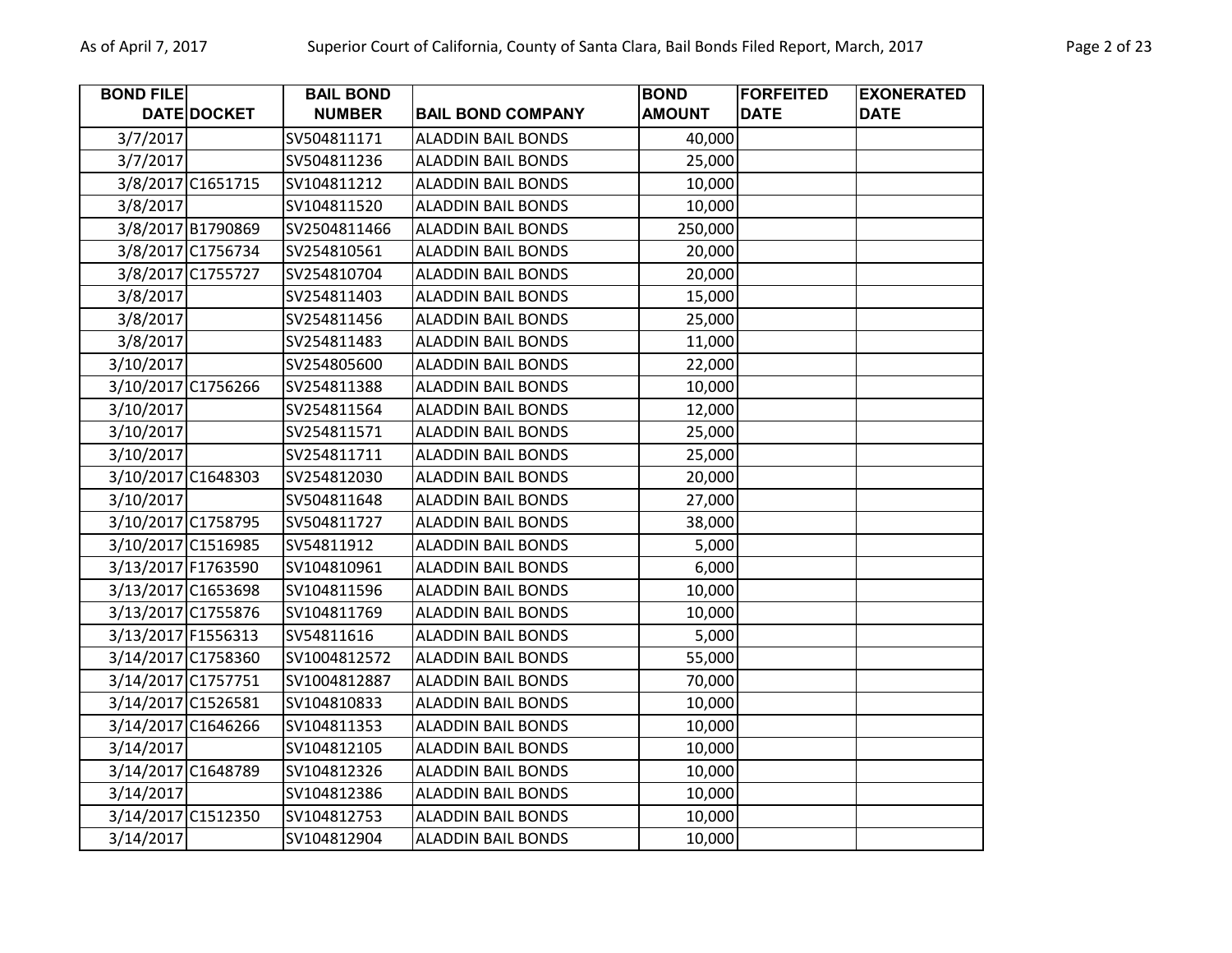| <b>BOND FILE</b> |                    | <b>BAIL BOND</b> |                           | <b>BOND</b>   | <b>FORFEITED</b> | <b>EXONERATED</b> |
|------------------|--------------------|------------------|---------------------------|---------------|------------------|-------------------|
|                  | DATE DOCKET        | <b>NUMBER</b>    | <b>BAIL BOND COMPANY</b>  | <b>AMOUNT</b> | <b>DATE</b>      | <b>DATE</b>       |
|                  | 3/14/2017 C1645089 | SV254809610      | <b>ALADDIN BAIL BONDS</b> | 25,000        | 3/29/2017        |                   |
| 3/14/2017        |                    | SV254812205      | <b>ALADDIN BAIL BONDS</b> | 25,000        |                  |                   |
| 3/14/2017        |                    | SV254812741      | <b>ALADDIN BAIL BONDS</b> | 20,000        |                  |                   |
| 3/14/2017        |                    | SV254812748      | <b>ALADDIN BAIL BONDS</b> | 20,000        |                  |                   |
| 3/14/2017        |                    | SV254812935      | <b>ALADDIN BAIL BONDS</b> | 25,000        |                  |                   |
| 3/14/2017        |                    | SV504812337      | <b>ALADDIN BAIL BONDS</b> | 30,000        |                  |                   |
|                  | 3/14/2017 C1757554 | SV504812796      | <b>ALADDIN BAIL BONDS</b> | 40,000        |                  |                   |
|                  | 3/14/2017 C1481293 | SV54812183       | <b>ALADDIN BAIL BONDS</b> | 5,000         |                  |                   |
|                  | 3/14/2017 C1758369 | SV54812206       | <b>ALADDIN BAIL BONDS</b> | 5,000         |                  |                   |
| 3/14/2017        |                    | SV54812566       | <b>ALADDIN BAIL BONDS</b> | 5,000         |                  |                   |
|                  | 3/14/2017 C1654009 | SV54812623       | <b>ALADDIN BAIL BONDS</b> | 5,000         |                  |                   |
|                  | 3/15/2017 B1790429 | SV104813036      | <b>ALADDIN BAIL BONDS</b> | 10,000        |                  | 3/22/2017         |
| 3/15/2017        |                    | SV254812489      | <b>ALADDIN BAIL BONDS</b> | 15,000        |                  |                   |
|                  | 3/15/2017 CC441927 | SV254812499      | <b>ALADDIN BAIL BONDS</b> | 25,000        |                  |                   |
| 3/15/2017        |                    | SV254813063      | <b>ALADDIN BAIL BONDS</b> | 21,000        |                  |                   |
|                  | 3/15/2017 C1506449 | SV254813159      | <b>ALADDIN BAIL BONDS</b> | 15,000        |                  |                   |
|                  | 3/15/2017 C1754821 | SV54812265       | <b>ALADDIN BAIL BONDS</b> | 5,000         |                  |                   |
|                  | 3/15/2017 C1634611 | SV54812298       | <b>ALADDIN BAIL BONDS</b> | 5,000         |                  |                   |
|                  | 3/16/2017 B1790225 | SV104813315      | <b>ALADDIN BAIL BONDS</b> | 10,000        | 3/16/2017        |                   |
| 3/16/2017        |                    | SV254813234      | <b>ALADDIN BAIL BONDS</b> | 15,000        |                  |                   |
| 3/16/2017        |                    | SV504813258      | <b>ALADDIN BAIL BONDS</b> | 41,000        |                  |                   |
|                  | 3/16/2017 C1754322 | SV54813323       | <b>ALADDIN BAIL BONDS</b> | 5,000         |                  |                   |
|                  | 3/17/2017 C1638295 | SV1004813472     | <b>ALADDIN BAIL BONDS</b> | 75,000        | 3/20/2017        |                   |
|                  | 3/17/2017 C1755252 | SV104811284      | <b>ALADDIN BAIL BONDS</b> | 10,000        |                  |                   |
|                  | 3/17/2017 C1649262 | SV254812051      | <b>ALADDIN BAIL BONDS</b> | 25,000        |                  |                   |
|                  | 3/17/2017 C1522543 | SV254812580      | <b>ALADDIN BAIL BONDS</b> | 15,000        |                  |                   |
|                  | 3/17/2017 C1757700 | SV254813560      | <b>ALADDIN BAIL BONDS</b> | 20,000        |                  |                   |
|                  | 3/17/2017 C1758612 | SV504812110      | <b>ALADDIN BAIL BONDS</b> | 20,000        |                  |                   |
|                  | 3/17/2017 C1754292 | SV504813536      | <b>ALADDIN BAIL BONDS</b> | 35,000        |                  |                   |
|                  | 3/17/2017 C1638252 | SV54812108       | <b>ALADDIN BAIL BONDS</b> | 3,000         |                  |                   |
|                  | 3/17/2017 C1754969 | SV54812109       | <b>ALADDIN BAIL BONDS</b> | 5,000         |                  |                   |
|                  | 3/17/2017 F1662455 | SV54813095       | <b>ALADDIN BAIL BONDS</b> | 5,000         |                  |                   |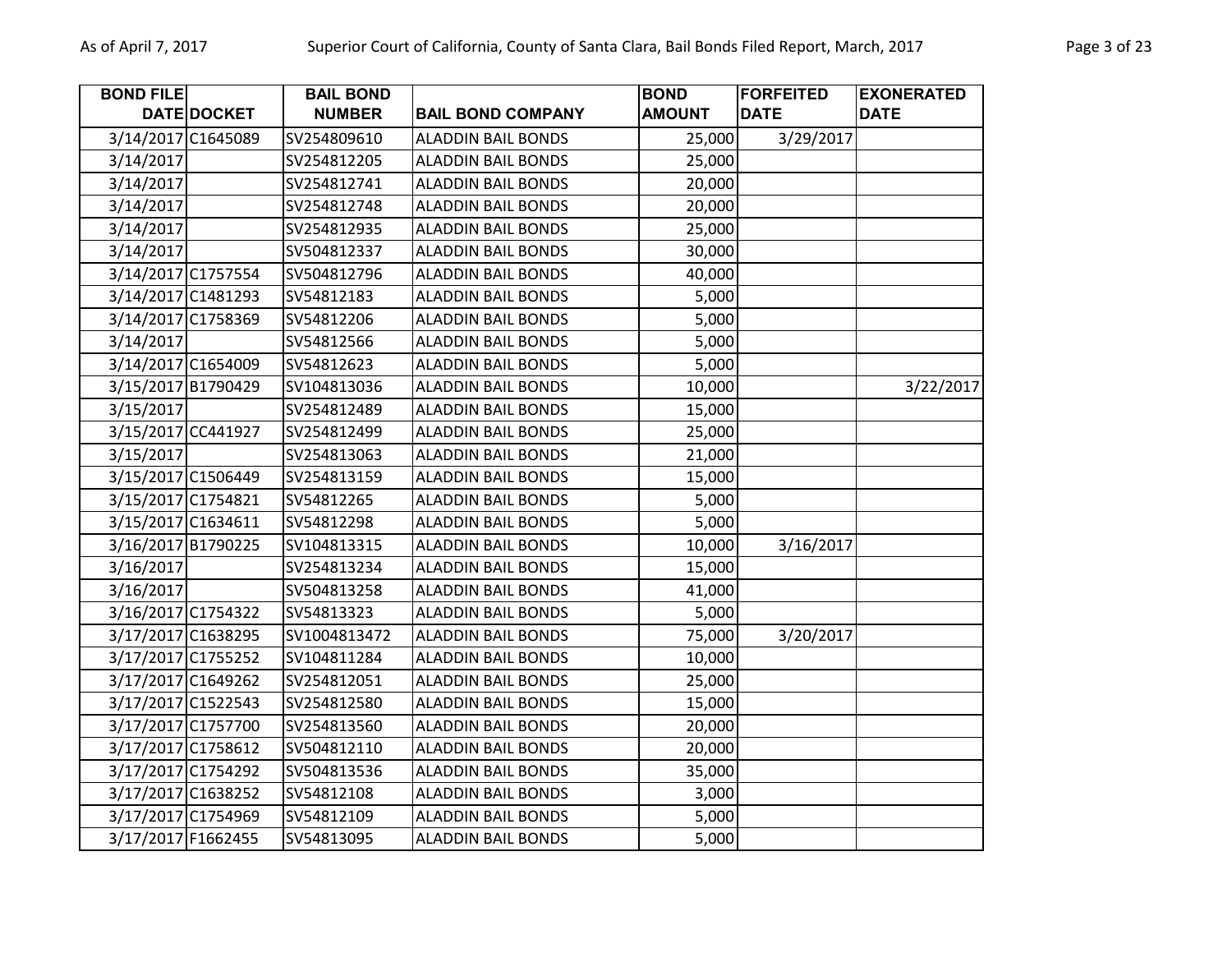| <b>BOND FILE</b> |                    | <b>BAIL BOND</b> |                           | <b>BOND</b>   | <b>FORFEITED</b> | <b>EXONERATED</b> |
|------------------|--------------------|------------------|---------------------------|---------------|------------------|-------------------|
|                  | DATE DOCKET        | <b>NUMBER</b>    | <b>BAIL BOND COMPANY</b>  | <b>AMOUNT</b> | <b>DATE</b>      | <b>DATE</b>       |
|                  | 3/17/2017 C1754816 | SV54813256       | <b>ALADDIN BAIL BONDS</b> | 5,000         |                  |                   |
|                  | 3/20/2017 B1688633 | SV104813509      | <b>ALADDIN BAIL BONDS</b> | 10,000        |                  |                   |
| 3/20/2017        |                    | SV104813764      | <b>ALADDIN BAIL BONDS</b> | 10,000        |                  |                   |
| 3/20/2017        |                    | SV254794256      | <b>ALADDIN BAIL BONDS</b> | 10,000        |                  |                   |
| 3/20/2017        |                    | SV254794259      | <b>ALADDIN BAIL BONDS</b> | 20,000        |                  |                   |
| 3/20/2017        |                    | SV254807376      | <b>ALADDIN BAIL BONDS</b> | 15,000        |                  |                   |
|                  | 3/20/2017 C1754811 | SV254813489      | <b>ALADDIN BAIL BONDS</b> | 25,000        |                  |                   |
| 3/20/2017        |                    | SV254813696      | <b>ALADDIN BAIL BONDS</b> | 11,000        |                  |                   |
|                  | 3/20/2017 B1790803 | SV254813884      | <b>ALADDIN BAIL BONDS</b> | 25,000        |                  |                   |
|                  | 3/20/2017 B1790225 | SV254814010      | <b>ALADDIN BAIL BONDS</b> | 15,000        |                  |                   |
|                  | 3/20/2017 C1758079 | SV254814084      | <b>ALADDIN BAIL BONDS</b> | 25,000        | 4/3/2017         |                   |
|                  | 3/20/2017 C1654017 | SV504813805      | <b>ALADDIN BAIL BONDS</b> | 10,000        |                  |                   |
| 3/20/2017        |                    | SV54739927       | <b>ALADDIN BAIL BONDS</b> | 5,000         |                  |                   |
| 3/21/2017        |                    | SV254814443      | <b>ALADDIN BAIL BONDS</b> | 20,000        |                  |                   |
| 3/21/2017        |                    | SV254814560      | <b>ALADDIN BAIL BONDS</b> | 25,000        |                  |                   |
|                  | 3/21/2017 F1662768 | SV504814074      | <b>ALADDIN BAIL BONDS</b> | 35,000        |                  |                   |
|                  | 3/21/2017 C1518001 | SV54812785       | <b>ALADDIN BAIL BONDS</b> | 5,000         |                  |                   |
|                  | 3/21/2017 C1649177 | SV54813940       | <b>ALADDIN BAIL BONDS</b> | 5,000         |                  |                   |
|                  | 3/22/2017 F1660164 | SV104813748      | <b>ALADDIN BAIL BONDS</b> | 6,000         |                  |                   |
|                  | 3/22/2017 F1660090 | SV104813749      | <b>ALADDIN BAIL BONDS</b> | 6,000         |                  |                   |
|                  | 3/22/2017 B1580158 | SV254814396      | <b>ALADDIN BAIL BONDS</b> | 15,000        |                  |                   |
|                  | 3/22/2017 C1636406 | SV254814809      | <b>ALADDIN BAIL BONDS</b> | 20,000        |                  |                   |
|                  | 3/22/2017 C1754820 | SV54814462       | <b>ALADDIN BAIL BONDS</b> | 5,000         |                  |                   |
| 3/22/2017        |                    | SV54814592       | <b>ALADDIN BAIL BONDS</b> | 5,000         |                  |                   |
|                  | 3/23/2017 C1759527 | SV1004814907     | <b>ALADDIN BAIL BONDS</b> | 75,000        |                  |                   |
|                  | 3/23/2017 F1763987 | SV104814752      | <b>ALADDIN BAIL BONDS</b> | 10,000        | 3/29/2017        |                   |
|                  | 3/23/2017 C1502499 | SV104814973      | <b>ALADDIN BAIL BONDS</b> | 10,000        |                  |                   |
| 3/23/2017        |                    | SV254814837      | <b>ALADDIN BAIL BONDS</b> | 20,000        |                  |                   |
| 3/24/2017        |                    | SV1004815216     | <b>ALADDIN BAIL BONDS</b> | 60,000        |                  |                   |
| 3/24/2017        |                    | SV104815083      | <b>ALADDIN BAIL BONDS</b> | 10,000        |                  |                   |
|                  | 3/24/2017 C1654024 | SV104815146      | <b>ALADDIN BAIL BONDS</b> | 6,000         |                  |                   |
|                  | 3/24/2017 C1759896 | SV104815234      | <b>ALADDIN BAIL BONDS</b> | 10,000        |                  |                   |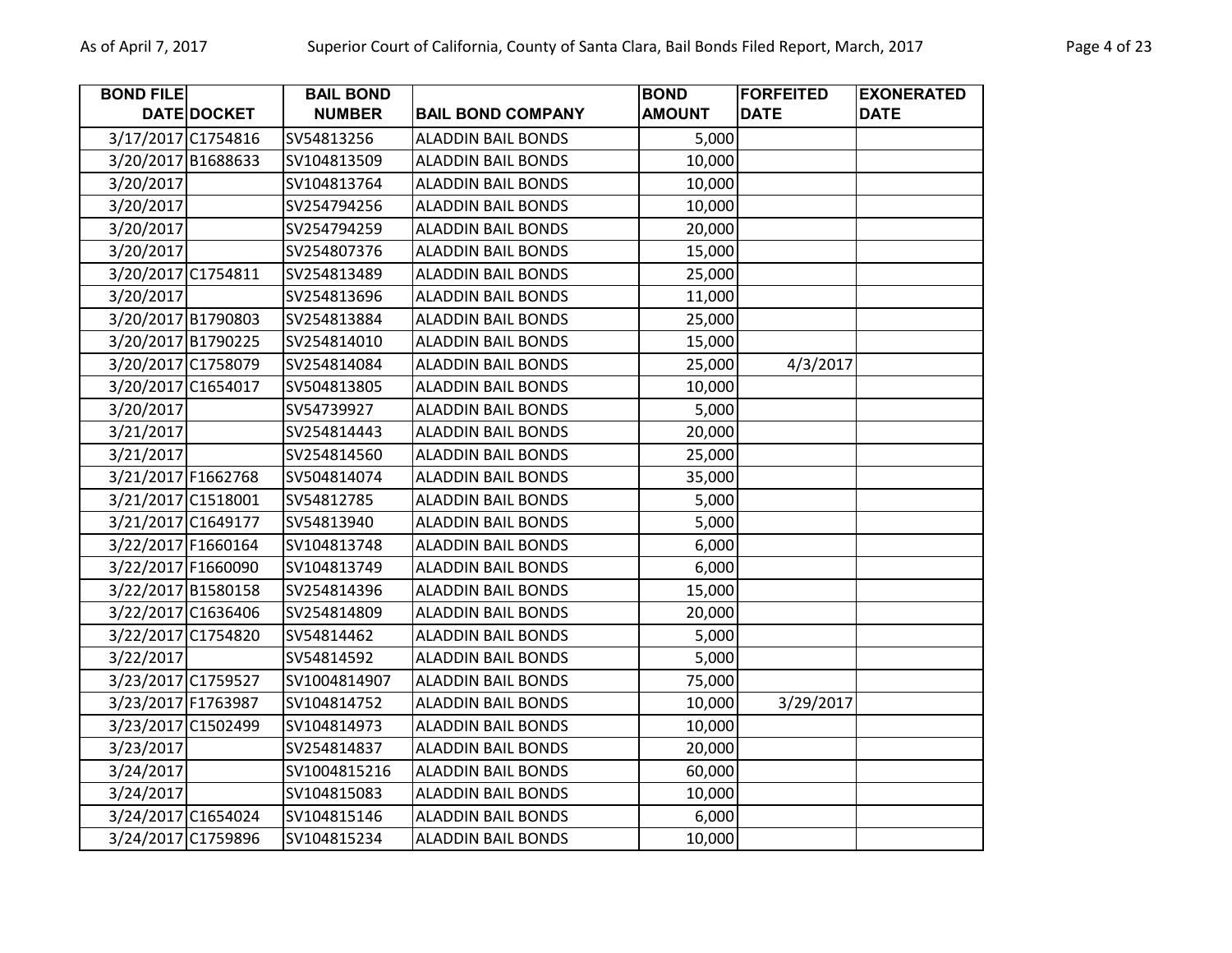3/29/2017 B1790933

3/30/2017 C1758968

| <b>BOND FILE</b>   |             | <b>BAIL BOND</b> |                           | <b>BOND</b>   | <b>FORFEITED</b> | <b>EXONERATED</b> |
|--------------------|-------------|------------------|---------------------------|---------------|------------------|-------------------|
|                    | DATE DOCKET | <b>NUMBER</b>    | <b>BAIL BOND COMPANY</b>  | <b>AMOUNT</b> | <b>DATE</b>      | <b>DATE</b>       |
| 3/24/2017 F1348574 |             | SV254814185      | <b>ALADDIN BAIL BONDS</b> | 20,000        |                  |                   |
| 3/24/2017 C1357072 |             | SV254815007      | <b>ALADDIN BAIL BONDS</b> | 25,000        |                  |                   |
| 3/24/2017 B1688312 |             | SV504815018      | <b>ALADDIN BAIL BONDS</b> | 50,000        |                  |                   |
| 3/24/2017 C1633087 |             | SV54814915       | <b>ALADDIN BAIL BONDS</b> | 5,000         |                  |                   |
| 3/24/2017 C1756259 |             | SV54815217       | <b>ALADDIN BAIL BONDS</b> | 2,000         |                  |                   |
| 3/27/2017          |             | SC254815609      | <b>ALADDIN BAIL BONDS</b> | 10,000        |                  |                   |
| 3/27/2017 C1757875 |             | SV1504815727     | <b>ALADDIN BAIL BONDS</b> | 110,000       |                  |                   |
| 3/27/2017          |             | SV254815406      | <b>ALADDIN BAIL BONDS</b> | 25,000        |                  |                   |
| 3/27/2017          |             | SV254815551      | <b>ALADDIN BAIL BONDS</b> | 15,000        |                  |                   |
| 3/27/2017 C1758128 |             | SV254815593      | <b>ALADDIN BAIL BONDS</b> | 5,000         |                  |                   |
| 3/27/2017 C1401301 |             | SV254815638      | <b>ALADDIN BAIL BONDS</b> | 20,000        |                  |                   |
| 3/27/2017          |             | SV254815712      | <b>ALADDIN BAIL BONDS</b> | 25,000        |                  |                   |
| 3/27/2017          |             | SV254815826      | <b>ALADDIN BAIL BONDS</b> | 25,000        |                  |                   |
| 3/27/2017 C1760131 |             | SV504815389      | <b>ALADDIN BAIL BONDS</b> | 35,000        |                  |                   |
| 3/27/2017          |             | SV504815555      | <b>ALADDIN BAIL BONDS</b> | 50,000        |                  |                   |
| 3/27/2017          |             | SV504815715      | <b>ALADDIN BAIL BONDS</b> | 26,000        |                  |                   |
| 3/27/2017 C1653440 |             | SV54814918       | <b>ALADDIN BAIL BONDS</b> | 5,000         |                  |                   |
| 3/27/2017 C1760053 |             | SV54815894       | <b>ALADDIN BAIL BONDS</b> | 5,000         |                  |                   |
| 3/28/2017 B1790424 |             | SV104815399      | <b>ALADDIN BAIL BONDS</b> | 10,000        |                  |                   |
| 3/28/2017          |             | SV254815728      | <b>ALADDIN BAIL BONDS</b> | 25,000        |                  |                   |
| 3/28/2017 B1263620 |             | SV54815834       | <b>ALADDIN BAIL BONDS</b> | 5,000         |                  |                   |
| 3/29/2017 C1507629 |             | SV104816060      | <b>ALADDIN BAIL BONDS</b> | 8,000         |                  |                   |
| 3/29/2017 C1758035 |             | SV104816291      | <b>ALADDIN BAIL BONDS</b> | 10,000        |                  |                   |
| 3/29/2017 C1650820 |             | SV254815380      | <b>ALADDIN BAIL BONDS</b> | 15,000        |                  |                   |
| 3/29/2017          |             | SV254815857      | <b>ALADDIN BAIL BONDS</b> | 25,000        |                  |                   |
| 3/29/2017          |             | SV254815946      | <b>ALADDIN BAIL BONDS</b> | 11,000        |                  |                   |
| 3/29/2017          |             | SV254815955      | <b>ALADDIN BAIL BONDS</b> | 23,000        |                  |                   |
| 3/29/2017          |             | SV504815615      | <b>ALADDIN BAIL BONDS</b> | 30,000        |                  |                   |
| 3/29/2017          |             | SV504816138      | <b>ALADDIN BAIL BONDS</b> | 25,000        |                  |                   |
| 3/29/2017 C1645311 |             | SV54812374       | <b>ALADDIN BAIL BONDS</b> | 5,000         |                  |                   |
|                    |             |                  |                           |               |                  |                   |

SV54815829 ALADDIN BAIL BONDS 5,000<br>SV104816154 ALADDIN BAIL BONDS 10,000

ALADDIN BAIL BONDS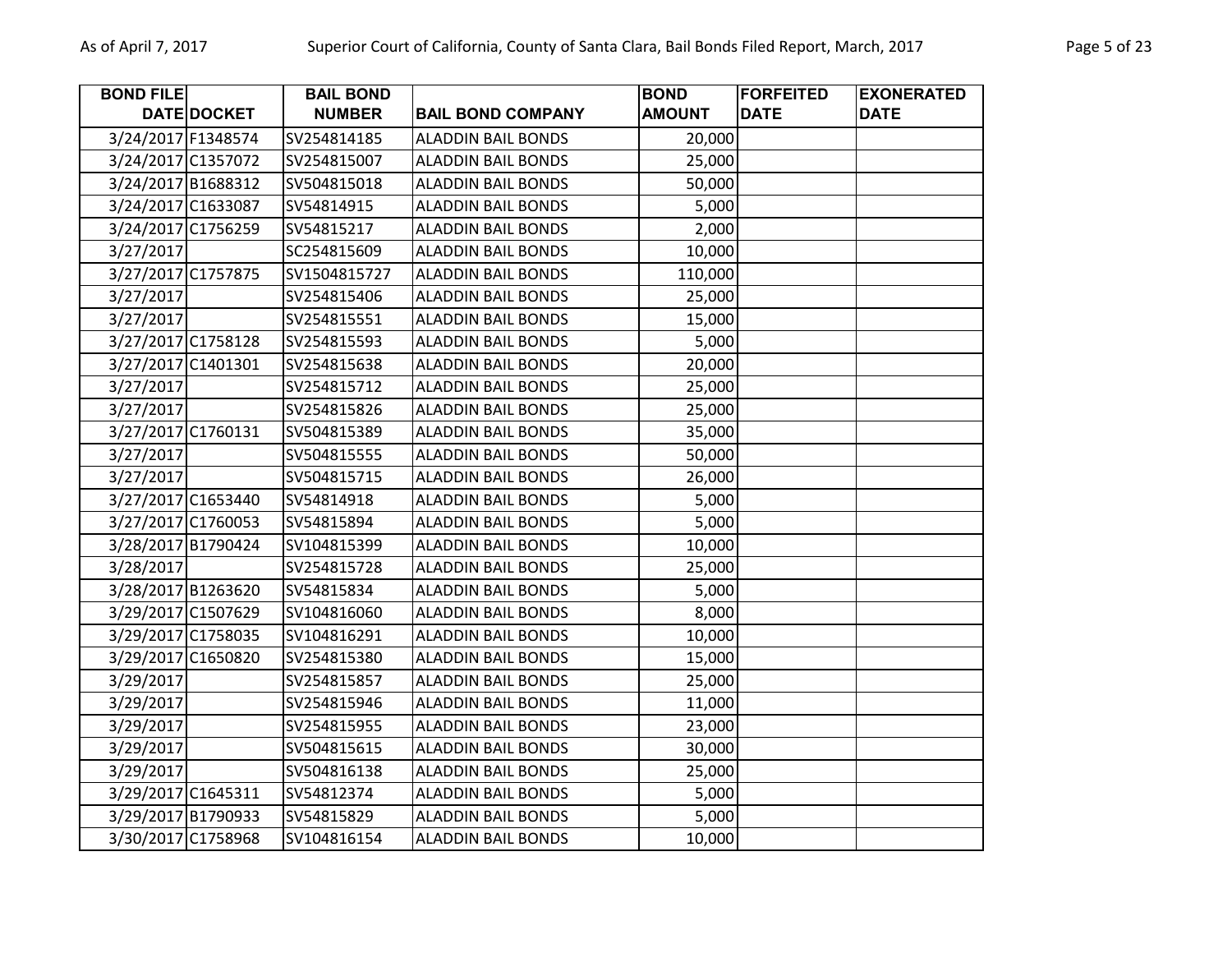| <b>BOND FILE</b>   |                    | <b>BAIL BOND</b> |                               | <b>BOND</b>   | <b>FORFEITED</b> | <b>EXONERATED</b> |
|--------------------|--------------------|------------------|-------------------------------|---------------|------------------|-------------------|
|                    | DATE DOCKET        | <b>NUMBER</b>    | <b>BAIL BOND COMPANY</b>      | <b>AMOUNT</b> | <b>DATE</b>      | <b>DATE</b>       |
|                    | 3/30/2017 C1758444 | SV104816168      | <b>ALADDIN BAIL BONDS</b>     | 8,000         |                  |                   |
| 3/30/2017          |                    | SV104816340      | <b>ALADDIN BAIL BONDS</b>     | 10,000        |                  |                   |
|                    | 3/30/2017 C1509605 | SV104816405      | <b>ALADDIN BAIL BONDS</b>     | 8,000         |                  |                   |
| 3/30/2017          |                    | SV254816347      | <b>ALADDIN BAIL BONDS</b>     | 20,000        |                  |                   |
| 3/30/2017          |                    | SV254816367      | <b>ALADDIN BAIL BONDS</b>     | 25,000        |                  |                   |
|                    | 3/30/2017 C1756476 | SV254816491      | <b>ALADDIN BAIL BONDS</b>     | 25,000        |                  |                   |
|                    | 3/30/2017 B1791344 | SV254816515      | <b>ALADDIN BAIL BONDS</b>     | 25,000        |                  |                   |
|                    | 3/30/2017 C1755627 | SV4816504        | <b>ALADDIN BAIL BONDS</b>     | 5,000         |                  |                   |
|                    | 3/7/2017 F1763887  | AS25257269       | ALICE CORTEZ BAIL BONDS       | 10,000        |                  | 3/17/2017         |
|                    | 3/7/2017 B1686867  | AS25257270       | ALICE CORTEZ BAIL BONDS       | 15,000        |                  | 4/4/2017          |
|                    | 3/8/2017 F1557255  | AS25256577       | ALICE CORTEZ BAIL BONDS       | 10,000        |                  |                   |
|                    | 3/13/2017 F1662852 | AS50191705       | ALICE CORTEZ BAIL BONDS       | 6,000         |                  |                   |
|                    | 3/13/2017 F1763191 | AS51120661       | ALICE CORTEZ BAIL BONDS       | 5,000         |                  |                   |
|                    | 3/15/2017 F1763304 | AS51116140       | ALICE CORTEZ BAIL BONDS       | 5,000         |                  | 4/4/2017          |
| 3/21/2017          |                    | AS100140022      | ALICE CORTEZ BAIL BONDS       | 15,000        |                  |                   |
| 3/22/2017 F1763413 |                    | AS51120663       | ALICE CORTEZ BAIL BONDS       | 5,000         |                  |                   |
| 3/29/2017          |                    | AS15464673       | ALICE CORTEZ BAIL BONDS       | 10,000        |                  |                   |
|                    | 3/29/2017 F1763842 | AS51120665       | ALICE CORTEZ BAIL BONDS       | 5,000         |                  |                   |
|                    | 3/1/2017 C1647738  |                  | 5113520282 ALL PRO BAIL BONDS | 5,000         |                  | 3/22/2017         |
| 3/1/2017           |                    |                  | 5113542925 ALL PRO BAIL BONDS | 5,000         |                  |                   |
| 3/2/2017           |                    |                  | 5272892893 ALL PRO BAIL BONDS | 25,000        |                  |                   |
| 3/2/2017           |                    |                  | 5272897942 ALL PRO BAIL BONDS | 25,000        |                  |                   |
|                    | 3/3/2017 F1662941  |                  | 5105631400 ALL PRO BAIL BONDS | 100,000       |                  |                   |
|                    | 3/3/2017 F1763711  |                  | 5551676321 ALL PRO BAIL BONDS | 35,000        |                  |                   |
|                    | 3/3/2017 C1487696  |                  | 5551764936 ALL PRO BAIL BONDS | 50,000        |                  |                   |
|                    | 3/6/2017 B1790956  |                  | 5105638566 ALL PRO BAIL BONDS | 61,000        |                  |                   |
|                    | 3/6/2017 C1652758  |                  | 5113521685 ALL PRO BAIL BONDS | 5,000         |                  |                   |
|                    | 3/6/2017 B1790291  |                  | 5113542941 ALL PRO BAIL BONDS | 10,000        |                  |                   |
|                    | 3/6/2017 C1756402  |                  | 5113542967 ALL PRO BAIL BONDS | 10,000        |                  |                   |
|                    | 3/6/2017 C1634290  |                  | 5113542970 ALL PRO BAIL BONDS | 10,000        |                  |                   |
| 3/6/2017           |                    |                  | 5113542996 ALL PRO BAIL BONDS | 10,000        |                  |                   |
|                    | 3/6/2017 C1758109  |                  | 5113543005 ALL PRO BAIL BONDS | 2,000         |                  | 3/6/2017          |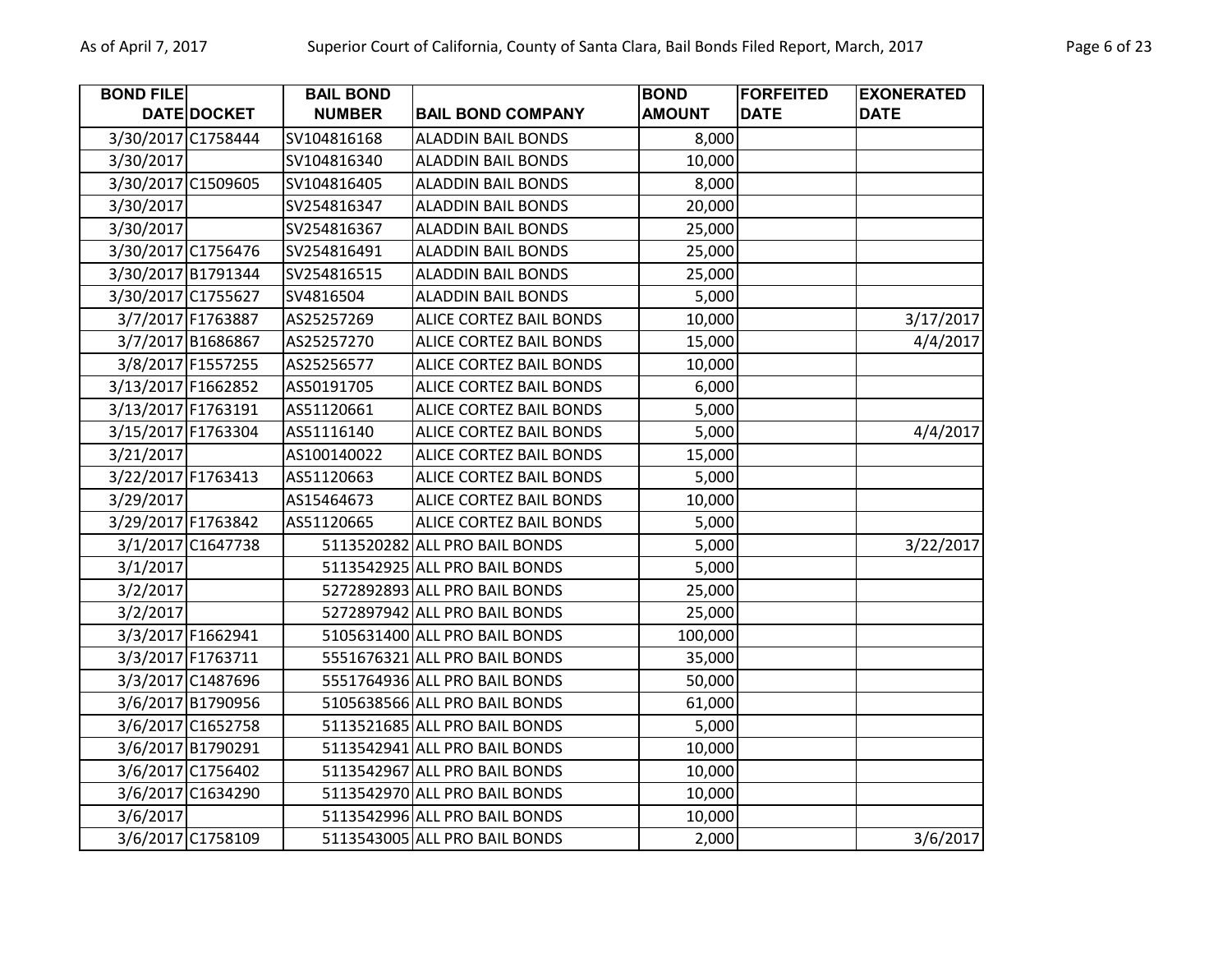| <b>BOND FILE</b> |                    | <b>BAIL BOND</b> |                               | <b>BOND</b>   | <b>FORFEITED</b> | <b>EXONERATED</b> |
|------------------|--------------------|------------------|-------------------------------|---------------|------------------|-------------------|
|                  | DATE DOCKET        | <b>NUMBER</b>    | <b>BAIL BOND COMPANY</b>      | <b>AMOUNT</b> | <b>DATE</b>      | <b>DATE</b>       |
|                  | 3/6/2017 C1640896  |                  | 5113543018 ALL PRO BAIL BONDS | 7,500         |                  | 3/6/2017          |
|                  | 3/6/2017 C1648364  |                  | 5113543612 ALL PRO BAIL BONDS | 5,000         | 4/3/2017         |                   |
|                  | 3/6/2017 B1790522  |                  | 5272892950 ALL PRO BAIL BONDS | 10,000        |                  | 4/5/2017          |
| 3/6/2017         |                    |                  | 5272897869 ALL PRO BAIL BONDS | 10,000        |                  |                   |
|                  | 3/6/2017 C1475346  |                  | 5272897885 ALL PRO BAIL BONDS | 25,000        |                  | 3/6/2017          |
|                  | 3/6/2017 C1643633  |                  | 5272897900 ALL PRO BAIL BONDS | 5,000         |                  |                   |
|                  | 3/6/2017 C1757826  |                  | 5272897939 ALL PRO BAIL BONDS | 25,000        |                  | 3/27/2017         |
|                  | 3/6/2017 C1649968  |                  | 5551731004 ALL PRO BAIL BONDS | 35,000        | 4/3/2017         |                   |
| 3/7/2017         |                    |                  | 5113542983 ALL PRO BAIL BONDS | 10,000        |                  |                   |
|                  | 3/7/2017 B1791125  |                  | 5551775675 ALL PRO BAIL BONDS | 35,000        |                  |                   |
|                  | 3/8/2017 C1754761  |                  | 5113542954 ALL PRO BAIL BONDS | 5,000         |                  |                   |
| 3/8/2017         |                    |                  | 5272897830 ALL PRO BAIL BONDS | 25,000        |                  |                   |
|                  | 3/8/2017 C1756051  |                  | 5272897856 ALL PRO BAIL BONDS | 10,000        |                  |                   |
|                  | 3/8/2017 C1756000  |                  | 5272897872 ALL PRO BAIL BONDS | 5,000         |                  |                   |
|                  | 3/8/2017 C1756249  |                  | 5272897898 ALL PRO BAIL BONDS | 5,000         |                  |                   |
| 3/8/2017         |                    |                  | 5272897955 ALL PRO BAIL BONDS | 25,000        |                  |                   |
|                  | 3/9/2017 B1790854  |                  | 5113543191 ALL PRO BAIL BONDS | 7,500         |                  | 3/21/2017         |
|                  | 3/9/2017 B1689248  |                  | 5272891979 ALL PRO BAIL BONDS | 20,000        |                  |                   |
|                  | 3/10/2017 C1754805 |                  | 5113543175 ALL PRO BAIL BONDS | 5,000         |                  |                   |
| 3/10/2017        |                    |                  | 5113543216 ALL PRO BAIL BONDS | 5,000         |                  |                   |
|                  | 3/10/2017 C1637105 |                  | 5272856877 ALL PRO BAIL BONDS | 25,000        | 3/29/2017        |                   |
|                  | 3/10/2017 C1755871 |                  | 5272897843 ALL PRO BAIL BONDS | 10,000        |                  |                   |
|                  | 3/13/2017 F1662810 |                  | 5113543133 ALL PRO BAIL BONDS | 10,000        |                  |                   |
|                  | 3/13/2017 C1756223 |                  | 5113543146 ALL PRO BAIL BONDS | 5,000         |                  |                   |
|                  | 3/13/2017 C1754976 |                  | 5113543162 ALL PRO BAIL BONDS | 10,000        |                  |                   |
|                  | 3/13/2017 C1645755 |                  | 5113543188 ALL PRO BAIL BONDS | 5,000         |                  |                   |
|                  | 3/13/2017 F1663080 |                  | 5113543203 ALL PRO BAIL BONDS | 10,000        |                  |                   |
|                  | 3/13/2017 F1662780 |                  | 5113543667 ALL PRO BAIL BONDS | 10,000        |                  |                   |
|                  | 3/13/2017 C1653565 |                  | 5272897984 ALL PRO BAIL BONDS | 25,000        |                  |                   |
|                  | 3/13/2017 F1663057 |                  | 5551775688 ALL PRO BAIL BONDS | 30,000        |                  |                   |
| 3/14/2017        |                    |                  | 5113543159 ALL PRO BAIL BONDS | 10,000        |                  |                   |
|                  | 3/14/2017 C1645340 |                  | 5113543232 ALL PRO BAIL BONDS | 5,000         |                  |                   |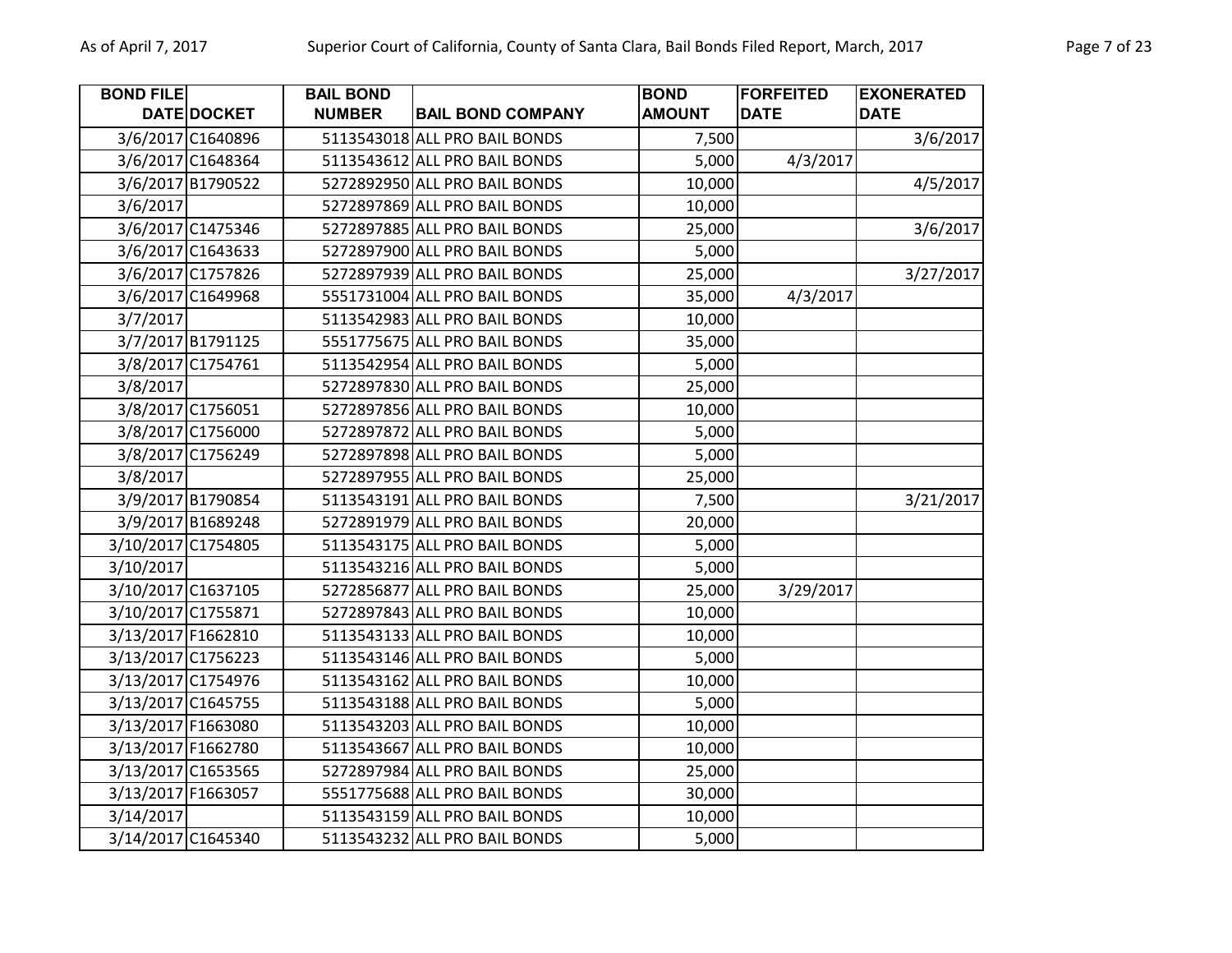| <b>BOND FILE</b>   |                    | <b>BAIL BOND</b> |                               | <b>BOND</b>   | <b>FORFEITED</b> | <b>EXONERATED</b> |
|--------------------|--------------------|------------------|-------------------------------|---------------|------------------|-------------------|
|                    | <b>DATE DOCKET</b> | <b>NUMBER</b>    | <b>BAIL BOND COMPANY</b>      | <b>AMOUNT</b> | <b>DATE</b>      | <b>DATE</b>       |
| 3/14/2017          |                    |                  | 5272897968 ALL PRO BAIL BONDS | 26,000        |                  |                   |
| 3/14/2017 C1504506 |                    |                  | 5272897971 ALL PRO BAIL BONDS | 5,000         |                  |                   |
| 3/14/2017          |                    |                  | 5272898006 ALL PRO BAIL BONDS | 25,000        |                  |                   |
| 3/14/2017          |                    |                  | 5272898035 ALL PRO BAIL BONDS | 10,000        |                  |                   |
| 3/14/2017          |                    |                  | 5272898048 ALL PRO BAIL BONDS | 25,000        |                  |                   |
| 3/14/2017 C1642065 |                    |                  | 5551732720 ALL PRO BAIL BONDS | 40,000        |                  |                   |
| 3/14/2017          |                    |                  | 5551775691 ALL PRO BAIL BONDS | 35,000        |                  |                   |
| 3/14/2017 C1652281 |                    |                  | 5551775732 ALL PRO BAIL BONDS | 5,000         |                  |                   |
| 3/14/2017          |                    |                  | 5551775745 ALL PRO BAIL BONDS | 25,000        |                  |                   |
| 3/14/2017 C1758632 |                    |                  | 5551775787 ALL PRO BAIL BONDS | 12,000        |                  |                   |
| 3/15/2017 B1791117 |                    |                  | 5105663645 ALL PRO BAIL BONDS | 100,000       |                  |                   |
| 3/15/2017 B1686345 |                    |                  | 5113541577 ALL PRO BAIL BONDS | 10,000        |                  |                   |
| 3/15/2017 F1555897 |                    |                  | 5113543229 ALL PRO BAIL BONDS | 10,000        |                  |                   |
| 3/15/2017 F1763888 |                    |                  | 5250097113 ALL PRO BAIL BONDS | 250,000       |                  |                   |
| 3/15/2017 B1685499 |                    |                  | 5272857142 ALL PRO BAIL BONDS | 25,000        |                  |                   |
| 3/15/2017 F1763882 |                    |                  | 5551775703 ALL PRO BAIL BONDS | 50,000        |                  |                   |
| 3/15/2017 F1661893 |                    |                  | 5551775774 ALL PRO BAIL BONDS | 12,000        |                  |                   |
| 3/16/2017          |                    |                  | 5551775729 ALL PRO BAIL BONDS | 28,000        |                  |                   |
| 3/16/2017 C1640980 |                    |                  | 5551775790 ALL PRO BAIL BONDS | 25,000        |                  |                   |
| 3/17/2017 B1369440 |                    |                  | 5113543104 ALL PRO BAIL BONDS | 5,000         |                  |                   |
|                    | 3/17/2017 B1687717 |                  | 5113543117 ALL PRO BAIL BONDS | 5,000         |                  |                   |
| 3/17/2017 F1661453 |                    |                  | 5113543274 ALL PRO BAIL BONDS | 10,000        |                  |                   |
| 3/17/2017 C1238434 |                    |                  | 5113544086 ALL PRO BAIL BONDS | 5,000         |                  |                   |
| 3/17/2017 C1755939 |                    |                  | 5272898077 ALL PRO BAIL BONDS | 10,000        |                  |                   |
| 3/17/2017 B1791204 |                    |                  | 5551764895 ALL PRO BAIL BONDS | 45,000        |                  |                   |
| 3/20/2017 B1790956 |                    |                  | 5105663658 ALL PRO BAIL BONDS | 91,000        |                  |                   |
| 3/20/2017          |                    |                  | 5113543290 ALL PRO BAIL BONDS | 5,000         |                  |                   |
| 3/20/2017 C1652146 |                    |                  | 5113543302 ALL PRO BAIL BONDS | 5,000         |                  |                   |
| 3/20/2017          |                    |                  | 5113543328 ALL PRO BAIL BONDS | 11,000        |                  |                   |
| 3/20/2017 B1689387 |                    |                  | 5113543331 ALL PRO BAIL BONDS | 5,000         |                  |                   |
| 3/20/2017          |                    |                  | 5113543469 ALL PRO BAIL BONDS | 11,000        |                  |                   |
| 3/20/2017 C1759663 |                    |                  | 5113543472 ALL PRO BAIL BONDS | 10,000        |                  |                   |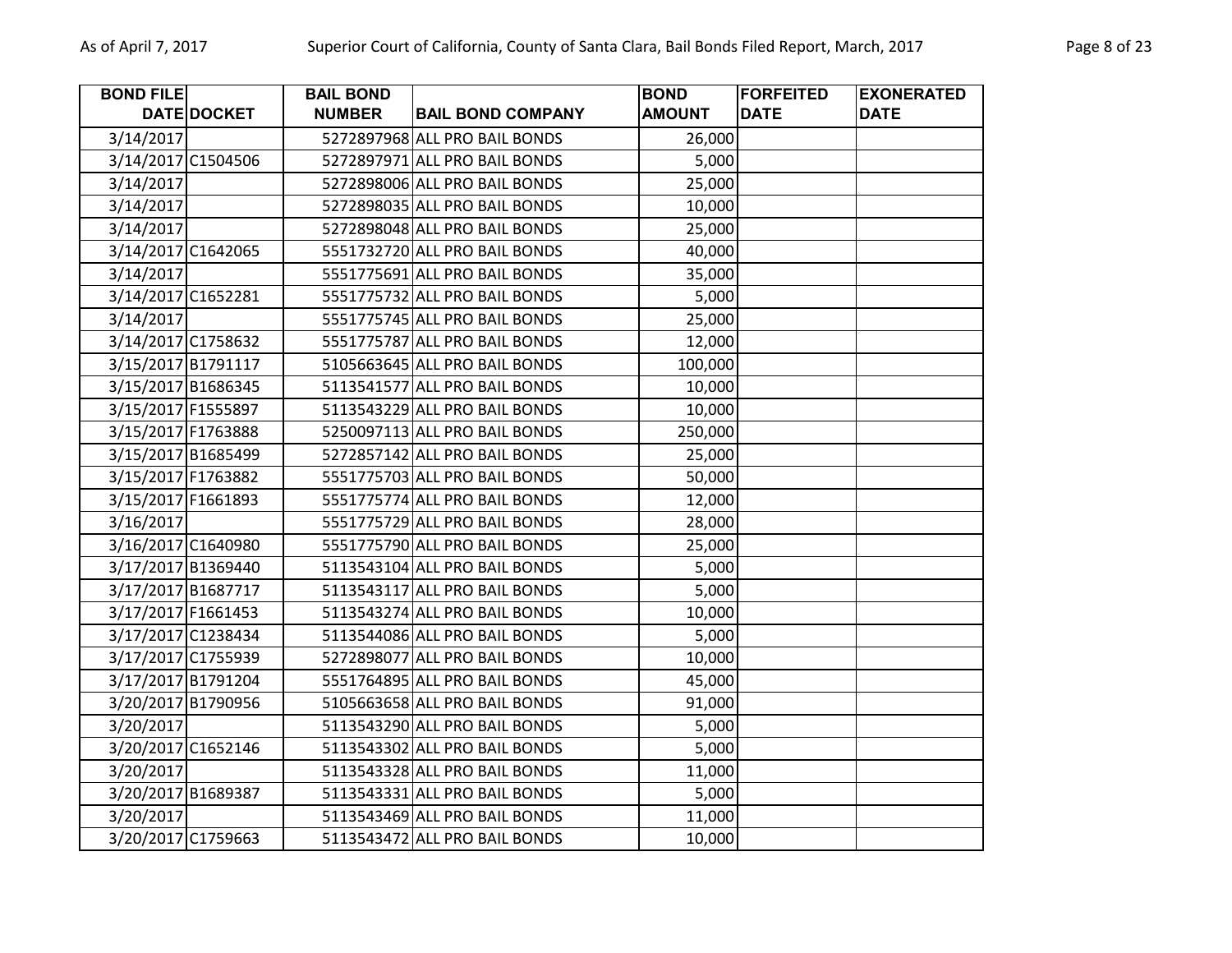| <b>BOND FILE</b>   |             | <b>BAIL BOND</b> |                               | <b>BOND</b>   | <b>FORFEITED</b> | <b>EXONERATED</b> |
|--------------------|-------------|------------------|-------------------------------|---------------|------------------|-------------------|
|                    | DATE DOCKET | <b>NUMBER</b>    | <b>BAIL BOND COMPANY</b>      | <b>AMOUNT</b> | <b>DATE</b>      | <b>DATE</b>       |
| 3/20/2017          |             |                  | 5272898118 ALL PRO BAIL BONDS | 26,000        |                  |                   |
| 3/20/2017          |             |                  | 5272898121 ALL PRO BAIL BONDS | 25,000        |                  |                   |
| 3/20/2017          |             |                  | 5272898134 ALL PRO BAIL BONDS | 25,000        |                  |                   |
| 3/20/2017          |             |                  | 5272898189 ALL PRO BAIL BONDS | 25,000        |                  |                   |
| 3/20/2017 B1791248 |             |                  | 5551764907 ALL PRO BAIL BONDS | 36,000        |                  |                   |
| 3/21/2017 C1759132 |             |                  | 5113543386 ALL PRO BAIL BONDS | 5,000         |                  |                   |
| 3/21/2017 C1756956 |             |                  | 5113543485 ALL PRO BAIL BONDS | 11,000        |                  |                   |
| 3/21/2017 F1662862 |             |                  | 5113543498 ALL PRO BAIL BONDS | 7,500         |                  |                   |
| 3/21/2017 C1526994 |             |                  | 5272888661 ALL PRO BAIL BONDS | 20,000        |                  |                   |
| 3/21/2017          |             |                  | 5272897997 ALL PRO BAIL BONDS | 18,000        |                  |                   |
| 3/22/2017 F1763755 |             |                  | 5113543287 ALL PRO BAIL BONDS | 10,000        |                  |                   |
| 3/22/2017 B1790783 |             |                  | 5113543360 ALL PRO BAIL BONDS | 10,000        |                  |                   |
| 3/22/2017 C1757950 |             |                  | 5113543373 ALL PRO BAIL BONDS | 5,000         |                  |                   |
| 3/22/2017 B1790344 |             |                  | 5272891276 ALL PRO BAIL BONDS | 25,000        |                  |                   |
| 3/22/2017          |             |                  | 5272898080 ALL PRO BAIL BONDS | 25,000        |                  |                   |
| 3/22/2017 C1756319 |             |                  | 5272931934 ALL PRO BAIL BONDS | 20,000        |                  |                   |
| 3/22/2017 B1791084 |             |                  | 5551732832 ALL PRO BAIL BONDS | 40,000        |                  |                   |
| 3/23/2017 C1758749 |             |                  | 510663629 ALL PRO BAIL BONDS  | 100,000       |                  |                   |
| 3/23/2017 C1754796 |             |                  | 5113543399 ALL PRO BAIL BONDS | 10,000        |                  |                   |
| 3/23/2017          |             |                  | 5113543443 ALL PRO BAIL BONDS | 10,000        |                  |                   |
| 3/23/2017          |             |                  | 5113580747 ALL PRO BAIL BONDS | 10,000        |                  |                   |
| 3/23/2017 C1520028 |             |                  | 5272898105 ALL PRO BAIL BONDS | 16,000        |                  |                   |
| 3/24/2017 C1759885 |             |                  | 5113580718 ALL PRO BAIL BONDS | 2,000         |                  |                   |
| 3/24/2017 B1688068 |             |                  | 5272898051 ALL PRO BAIL BONDS | 25,000        |                  |                   |
| 3/24/2017 B1791220 |             |                  | 5272931950 ALL PRO BAIL BONDS | 15,000        |                  | 3/24/2017         |
| 3/27/2017 C1756255 |             |                  | 5113543401 ALL PRO BAIL BONDS | 10,000        |                  |                   |
| 3/27/2017          |             |                  | 5113543430 ALL PRO BAIL BONDS | 10,000        |                  |                   |
| 3/27/2017          |             |                  | 5113572405 ALL PRO BAIL BONDS | 10,000        |                  |                   |
| 3/27/2017 C1757531 |             |                  | 5113580705 ALL PRO BAIL BONDS | 5,000         | 3/27/2017        |                   |
| 3/27/2017 C1758471 |             |                  | 5113580721 ALL PRO BAIL BONDS | 1,000         |                  |                   |
| 3/27/2017          |             |                  | 5115433414 ALL PRO BAIL BONDS | 11,000        |                  |                   |
| 3/27/2017          |             |                  | 5272923407 ALL PRO BAIL BONDS | 20,000        |                  |                   |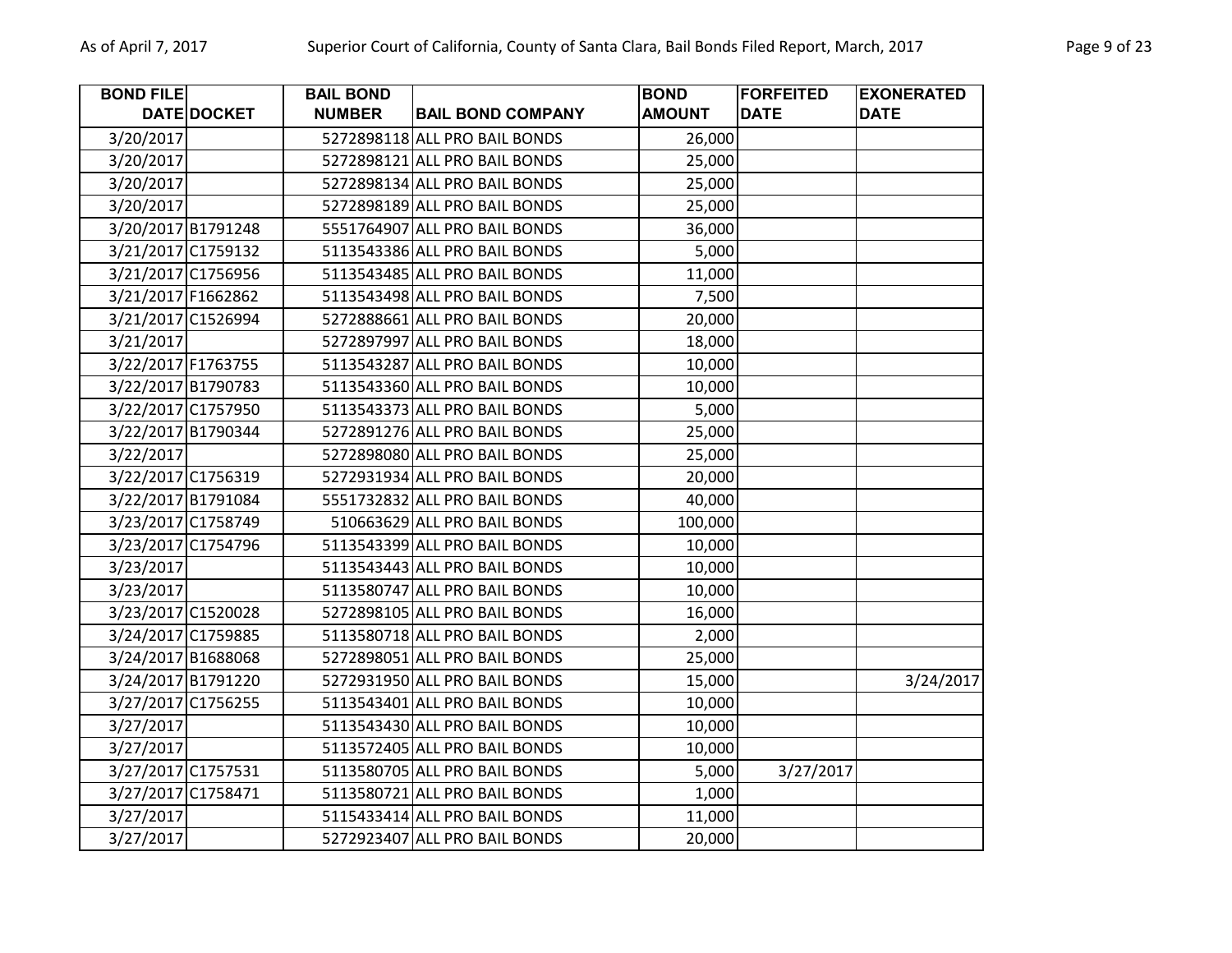| <b>BOND FILE</b> |                    | <b>BAIL BOND</b> |                                   | <b>BOND</b>   | <b>FORFEITED</b> | <b>EXONERATED</b> |
|------------------|--------------------|------------------|-----------------------------------|---------------|------------------|-------------------|
|                  | DATE DOCKET        | <b>NUMBER</b>    | <b>BAIL BOND COMPANY</b>          | <b>AMOUNT</b> | <b>DATE</b>      | <b>DATE</b>       |
| 3/28/2017        |                    |                  | 5272898150 ALL PRO BAIL BONDS     | 25,000        |                  |                   |
|                  | 3/29/2017 C1649533 |                  | 5105669957 ALL PRO BAIL BONDS     | 5,000         |                  |                   |
|                  | 3/29/2017 C1651625 |                  | 5113520310 ALL PRO BAIL BONDS     | 6,000         |                  |                   |
|                  | 3/29/2017 C1520681 |                  | 5113541746 ALL PRO BAIL BONDS     | 10,000        |                  |                   |
|                  | 3/29/2017 C1758433 |                  | 5113543427 ALL PRO BAIL BONDS     | 6,000         |                  |                   |
|                  | 3/29/2017 C1755986 |                  | 5113543456 ALL PRO BAIL BONDS     | 5,000         |                  |                   |
|                  | 3/29/2017 C1651892 |                  | 5113572603 ALL PRO BAIL BONDS     | 5,000         |                  |                   |
|                  | 3/29/2017 C1652571 |                  | 5272898147 ALL PRO BAIL BONDS     | 15,000        |                  |                   |
| 3/29/2017        |                    |                  | 5272898163 ALL PRO BAIL BONDS     | 25,000        |                  |                   |
|                  | 3/29/2017 C1760059 |                  | 5551775930 ALL PRO BAIL BONDS     | 30,000        |                  |                   |
|                  | 3/30/2017 B1689635 |                  | 5113544309 ALL PRO BAIL BONDS     | 10,000        |                  |                   |
|                  | 3/30/2017 C1758745 |                  | 5113572588 ALL PRO BAIL BONDS     | 10,000        |                  |                   |
|                  | 3/30/2017 B1684022 |                  | 5272898965 ALL PRO BAIL BONDS     | 12,000        |                  |                   |
|                  | 3/1/2017 C1473314  | IS30K202109      | AMIGO BAIL BONDS                  | 5,000         |                  |                   |
| 3/20/2017        |                    | IS30K200920      | <b>AMIGO BAIL BONDS</b>           | 10,000        |                  |                   |
|                  | 3/20/2017 C1754270 | IS30K202108      | <b>AMIGO BAIL BONDS</b>           | 6,000         |                  |                   |
|                  | 3/21/2017 B1790751 | IS30K202114      | <b>AMIGO BAIL BONDS</b>           | 10,000        |                  |                   |
|                  | 3/6/2017 B1790488  |                  | 5113503432 ANGEL LOPEZ BAIL BONDS | 10,000        |                  | 4/5/2017          |
|                  | 3/8/2017 C1756213  |                  | 5803085655 ANGEL LOPEZ BAIL BONDS | 5,000         |                  |                   |
| 3/8/2017         |                    |                  | 5803131549 ANGEL LOPEZ BAIL BONDS | 2,250         |                  |                   |
| 3/16/2017        |                    |                  | 5272799989 ANGEL LOPEZ BAIL BONDS | 25,000        |                  |                   |
|                  | 3/20/2017 F1763684 |                  | 5113467321 ANGEL LOPEZ BAIL BONDS | 10,000        |                  |                   |
| 3/27/2017        |                    |                  | 5113503445 ANGEL LOPEZ BAIL BONDS | 10,000        |                  |                   |
| 3/27/2017        |                    |                  | 5551690886 ANGEL LOPEZ BAIL BONDS | 25,000        |                  |                   |
| 3/28/2017        |                    |                  | 5272800007 ANGEL LOPEZ BAIL BONDS | 25,000        |                  |                   |
| 3/28/2017        |                    |                  | 5272900473 ANGEL LOPEZ BAIL BONDS | 15,000        |                  |                   |
|                  | 3/28/2017 B1790921 |                  | 5272930672 ANGEL LOPEZ BAIL BONDS | 20,000        |                  |                   |
|                  | 3/29/2017 F1661832 |                  | 5272799992 ANGEL LOPEZ BAIL BONDS | 25,000        |                  |                   |
|                  | 3/1/2017 C1754299  | T10506001403     | <b>BAD BOYS BAIL BONDS</b>        | 10,000        |                  |                   |
|                  | 3/1/2017 C1754309  | T1050601406      | <b>BAD BOYS BAIL BONDS</b>        | 10,000        |                  |                   |
|                  | 3/1/2017 C1646587  | T2550601094      | <b>BAD BOYS BAIL BONDS</b>        | 25,000        |                  | 3/27/2017         |
| 3/1/2017         |                    | T2550601095      | <b>BAD BOYS BAIL BONDS</b>        | 10,000        |                  |                   |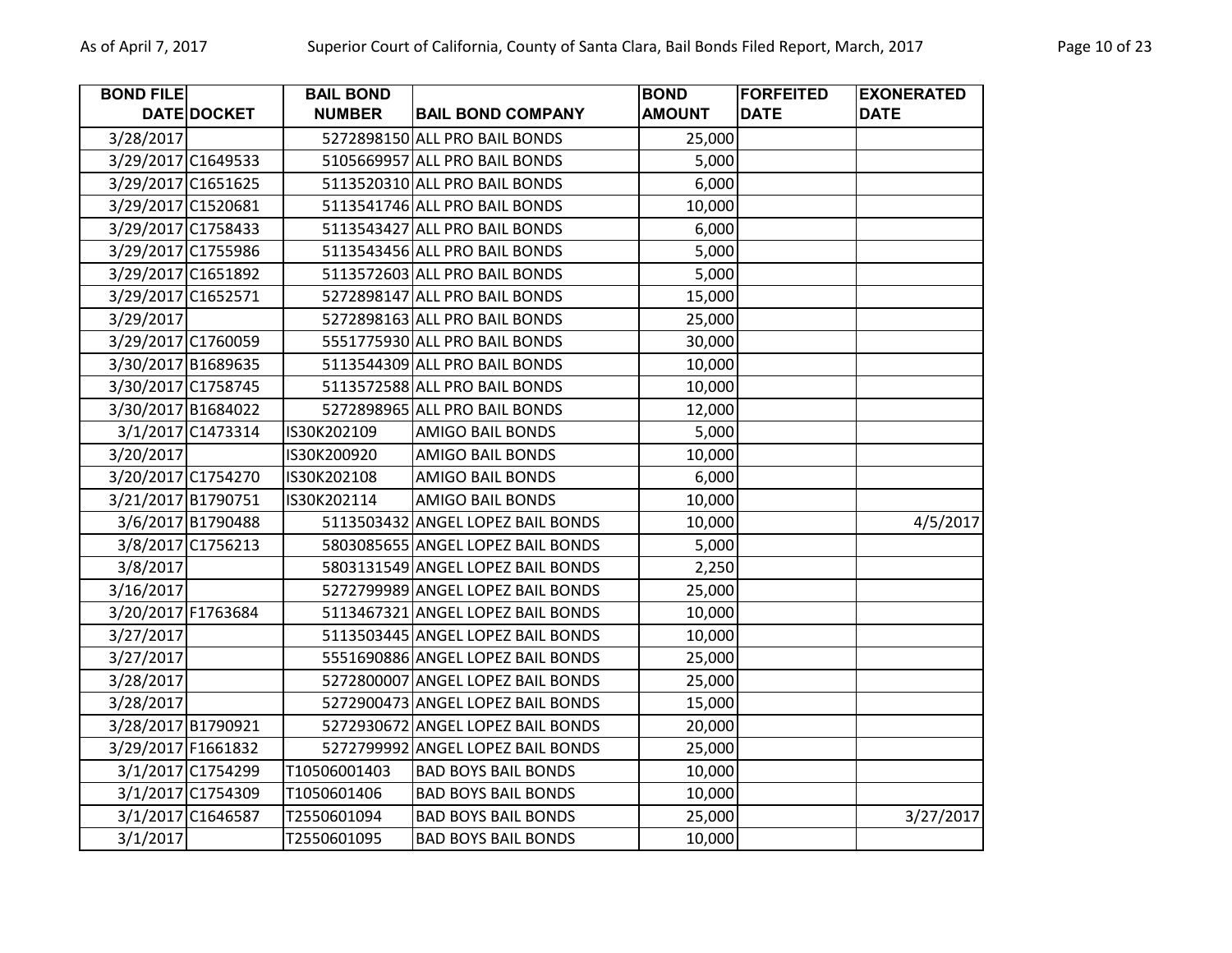| <b>BOND FILE</b> |                   | <b>BAIL BOND</b> |                            | <b>BOND</b>   | <b>FORFEITED</b> | <b>EXONERATED</b> |
|------------------|-------------------|------------------|----------------------------|---------------|------------------|-------------------|
|                  | DATE DOCKET       | <b>NUMBER</b>    | <b>BAIL BOND COMPANY</b>   | <b>AMOUNT</b> | <b>DATE</b>      | <b>DATE</b>       |
|                  | 3/1/2017 C1756457 | T2550601096      | <b>BAD BOYS BAIL BONDS</b> | 20,000        |                  |                   |
|                  | 3/1/2017 F1763972 | T2550604462      | <b>BAD BOYS BAIL BONDS</b> | 25,000        |                  |                   |
|                  | 3/1/2017 C1653467 | T550576883       | <b>BAD BOYS BAIL BONDS</b> | 5,000         |                  |                   |
|                  | 3/1/2017 F1659892 | T550604214       | <b>BAD BOYS BAIL BONDS</b> | 5,000         |                  |                   |
|                  | 3/1/2017 C1651411 | T7550601433      | <b>BAD BOYS BAIL BONDS</b> | 60,000        | 3/20/2017        |                   |
|                  | 3/2/2017 C1633765 | T550601818       | <b>BAD BOYS BAIL BONDS</b> | 5,000         |                  |                   |
|                  | 3/6/2017 C1758114 | T10050594078     | <b>BAD BOYS BAIL BONDS</b> | 30,000        |                  |                   |
|                  | 3/6/2017 C1755776 | T1050604222      | <b>BAD BOYS BAIL BONDS</b> | 10,000        |                  |                   |
|                  | 3/6/2017 C1640672 | T1050604875      | <b>BAD BOYS BAIL BONDS</b> | 8,000         |                  |                   |
|                  | 3/6/2017 C1629938 | T1050606164      | <b>BAD BOYS BAIL BONDS</b> | 10,000        |                  |                   |
|                  | 3/6/2017 C1741033 | T2550601408      | <b>BAD BOYS BAIL BONDS</b> | 20,000        |                  |                   |
| 3/6/2017         |                   | T2550601852      | <b>BAD BOYS BAIL BONDS</b> | 10,000        |                  |                   |
|                  | 3/6/2017 C1760522 | T2550603450      | <b>BAD BOYS BAIL BONDS</b> | 21,000        |                  |                   |
|                  | 3/6/2017 B1791178 | T2550604232      | <b>BAD BOYS BAIL BONDS</b> | 10,000        |                  |                   |
| 3/6/2017         |                   | T2550604888      | <b>BAD BOYS BAIL BONDS</b> | 20,000        |                  |                   |
| 3/6/2017         |                   | T2550606175      | <b>BAD BOYS BAIL BONDS</b> | 25,000        |                  |                   |
| 3/6/2017         |                   | T2550606177      | <b>BAD BOYS BAIL BONDS</b> | 20,000        |                  |                   |
| 3/6/2017         |                   | T5050601097      | <b>BAD BOYS BAIL BONDS</b> | 35,000        |                  |                   |
| 3/6/2017         |                   | T5050601431      | <b>BAD BOYS BAIL BONDS</b> | 35,000        |                  |                   |
|                  | 3/7/2017 C1755894 | T1050604435      | <b>BAD BOYS BAIL BONDS</b> | 10,000        |                  |                   |
|                  | 3/7/2017 F1556330 | T2550604231      | <b>BAD BOYS BAIL BONDS</b> | 20,000        | 3/8/2017         |                   |
| 3/7/2017         |                   | T2550606178      | <b>BAD BOYS BAIL BONDS</b> | 10,000        |                  |                   |
|                  | 3/7/2017 F1763663 | T5050601429      | <b>BAD BOYS BAIL BONDS</b> | 26,000        |                  |                   |
| 3/7/2017         |                   | T5050604476      | <b>BAD BOYS BAIL BONDS</b> | 25,000        |                  |                   |
|                  | 3/7/2017 F1763568 | T550601390       | <b>BAD BOYS BAIL BONDS</b> | 5,000         | 3/8/2017         |                   |
|                  | 3/8/2017 C1755900 | T2550585855      | <b>BAD BOYS BAIL BONDS</b> | 25,000        |                  |                   |
|                  | 3/8/2017 F1660511 | T2550606176      | <b>BAD BOYS BAIL BONDS</b> | 15,000        |                  |                   |
| 3/8/2017         |                   | T2550606180      | <b>BAD BOYS BAIL BONDS</b> | 10,000        |                  |                   |
|                  | 3/8/2017 C1647592 | T550599137       | <b>BAD BOYS BAIL BONDS</b> | 5,000         |                  |                   |
|                  | 3/8/2017 C1353151 | T550601063       | <b>BAD BOYS BAIL BONDS</b> | 5,000         |                  |                   |
|                  | 3/8/2017 C1755726 | T550601384       | <b>BAD BOYS BAIL BONDS</b> | 5,000         |                  |                   |
|                  | 3/9/2017 F1763494 | T5050606192      | <b>BAD BOYS BAIL BONDS</b> | 6,000         |                  |                   |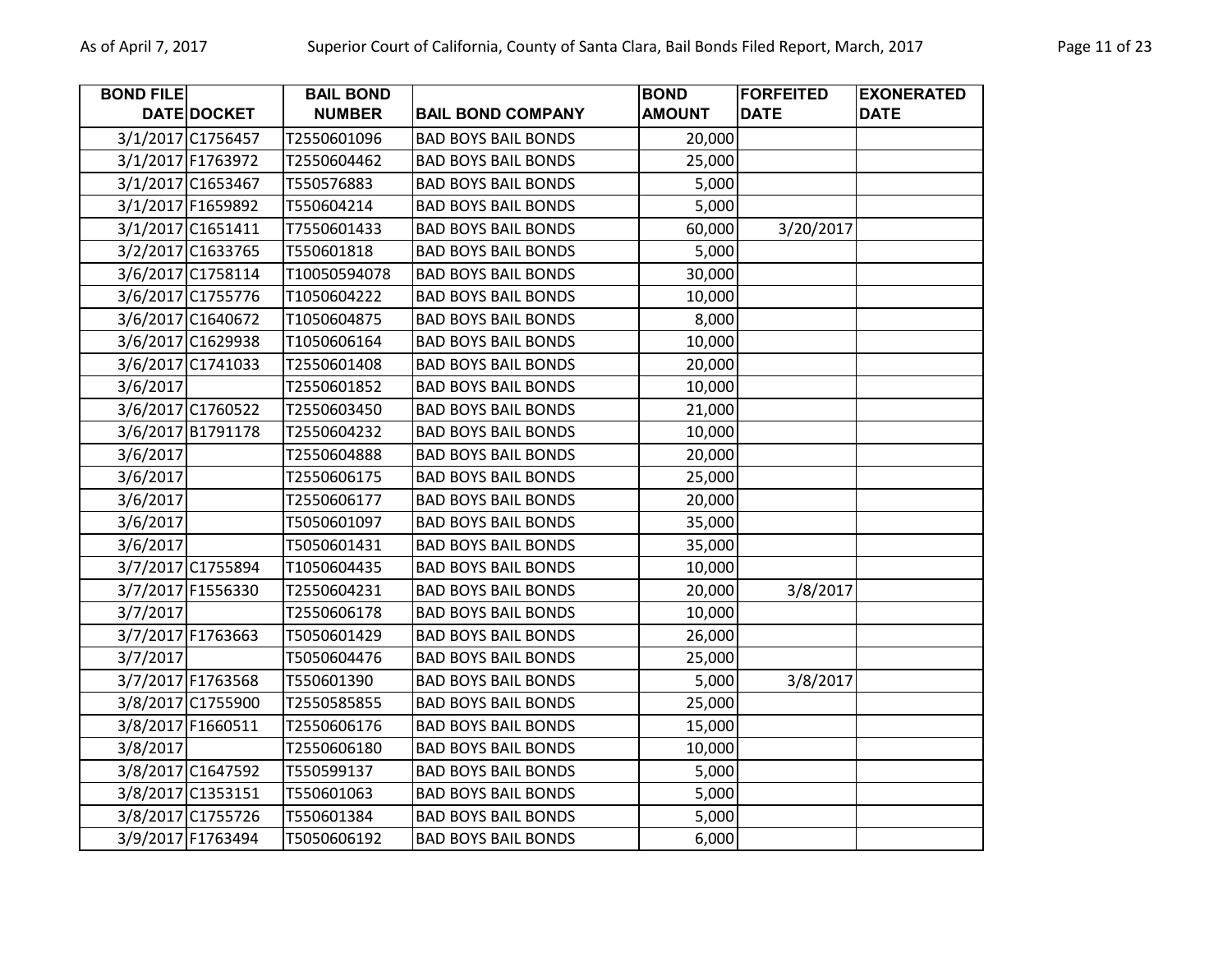| <b>BOND FILE</b> |                    | <b>BAIL BOND</b> |                            | <b>BOND</b>   | <b>FORFEITED</b> | <b>EXONERATED</b> |
|------------------|--------------------|------------------|----------------------------|---------------|------------------|-------------------|
|                  | DATE DOCKET        | <b>NUMBER</b>    | <b>BAIL BOND COMPANY</b>   | <b>AMOUNT</b> | <b>DATE</b>      | <b>DATE</b>       |
|                  | 3/10/2017 C1649878 | T2550606179      | <b>BAD BOYS BAIL BONDS</b> | 25,000        |                  |                   |
|                  | 3/10/2017 C1758064 | T2550606181      | <b>BAD BOYS BAIL BONDS</b> | 10,000        |                  |                   |
|                  | 3/10/2017 C1757328 | T550601061       | <b>BAD BOYS BAIL BONDS</b> | 5,000         |                  |                   |
|                  | 3/10/2017 C1756221 | T550601062       | <b>BAD BOYS BAIL BONDS</b> | 5,000         |                  |                   |
|                  | 3/10/2017 C1758114 | T7550606198      | <b>BAD BOYS BAIL BONDS</b> | 55,000        | 3/15/2017        |                   |
|                  | 3/13/2017 B1790381 | T20050606218     | <b>BAD BOYS BAIL BONDS</b> | 35,000        |                  |                   |
|                  | 3/13/2017 C1653734 | T2550604876      | <b>BAD BOYS BAIL BONDS</b> | 10,000        |                  |                   |
|                  | 3/13/2017 C1649136 | T5050604903      | <b>BAD BOYS BAIL BONDS</b> | 10,000        |                  |                   |
|                  | 3/13/2017 C1651490 | T5050604905      | <b>BAD BOYS BAIL BONDS</b> | 50,000        |                  |                   |
|                  | 3/13/2017 B1790615 | T5050604906      | <b>BAD BOYS BAIL BONDS</b> | 35,000        |                  |                   |
|                  | 3/13/2017 C1756092 | T5050606193      | <b>BAD BOYS BAIL BONDS</b> | 50,000        |                  |                   |
| 3/14/2017        |                    | T2550608196      | <b>BAD BOYS BAIL BONDS</b> | 25,000        |                  |                   |
|                  | 3/14/2017 C1652555 | T2550608203      | <b>BAD BOYS BAIL BONDS</b> | 20,000        |                  |                   |
|                  | 3/14/2017 C1633178 | T5050603461      | <b>BAD BOYS BAIL BONDS</b> | 26,000        |                  |                   |
|                  | 3/14/2017 C1650293 | T550601066       | <b>BAD BOYS BAIL BONDS</b> | 5,000         |                  |                   |
|                  | 3/14/2017 C1756086 | T550604215       | <b>BAD BOYS BAIL BONDS</b> | 5,000         |                  |                   |
|                  | 3/15/2017 C1652564 | T1050608170      | <b>BAD BOYS BAIL BONDS</b> | 10,000        |                  |                   |
|                  | 3/15/2017 B1790407 | T550601064       | <b>BAD BOYS BAIL BONDS</b> | 5,000         |                  |                   |
|                  | 3/15/2017 C1513030 | T550601823       | <b>BAD BOYS BAIL BONDS</b> | 5,000         |                  |                   |
|                  | 3/15/2017 C1755875 | T550608161       | <b>BAD BOYS BAIL BONDS</b> | 5,000         |                  |                   |
|                  | 3/16/2017 C1634204 | T1050606619      | <b>BAD BOYS BAIL BONDS</b> | 10,000        |                  |                   |
|                  | 3/16/2017 B1687478 | T1050606620      | <b>BAD BOYS BAIL BONDS</b> | 10,000        |                  |                   |
|                  | 3/16/2017 C1758232 | T7550606145      | <b>BAD BOYS BAIL BONDS</b> | 51,000        |                  |                   |
|                  | 3/17/2017 C1647135 | T1050604225      | <b>BAD BOYS BAIL BONDS</b> | 10,000        |                  |                   |
|                  | 3/17/2017 C1754845 | T1050606623      | <b>BAD BOYS BAIL BONDS</b> | 10,000        |                  |                   |
| 3/17/2017        |                    | T2550606633      | <b>BAD BOYS BAIL BONDS</b> | 13,000        |                  |                   |
|                  | 3/17/2017 C1653470 | T2550606634      | <b>BAD BOYS BAIL BONDS</b> | 20,000        |                  |                   |
| 3/17/2017        |                    | T2550606635      | <b>BAD BOYS BAIL BONDS</b> | 25,000        |                  |                   |
| 3/17/2017        |                    | T2550606636      | <b>BAD BOYS BAIL BONDS</b> | 25,000        |                  |                   |
| 3/17/2017        |                    | T2550608202      | <b>BAD BOYS BAIL BONDS</b> | 25,000        |                  |                   |
|                  | 3/17/2017 C1759502 | T5050606651      | <b>BAD BOYS BAIL BONDS</b> | 30,000        |                  |                   |
| 3/17/2017        |                    | T5050608221      | <b>BAD BOYS BAIL BONDS</b> | 27,000        |                  |                   |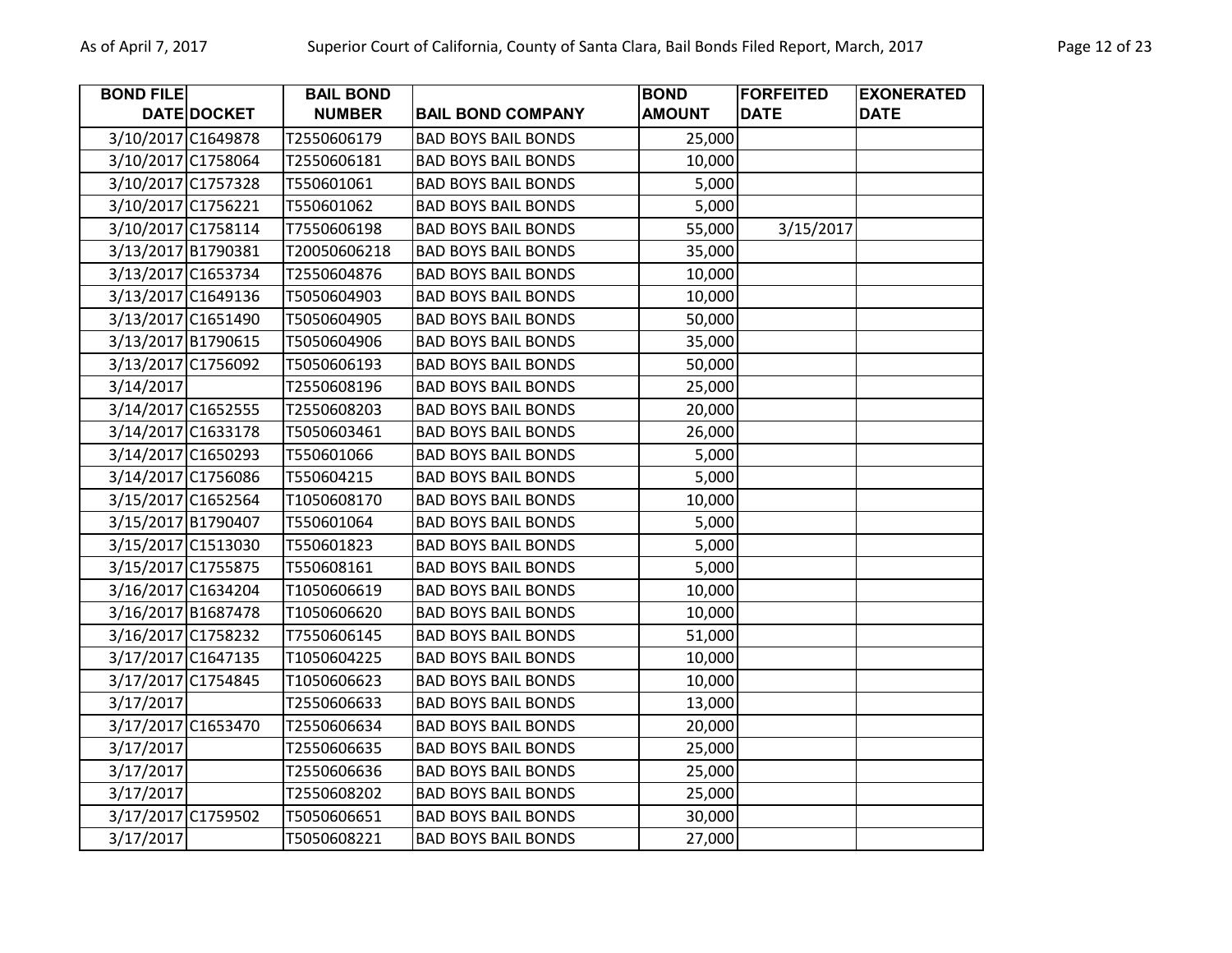| <b>BOND FILE</b> |                    | <b>BAIL BOND</b> |                            | <b>BOND</b>   | <b>FORFEITED</b> | <b>EXONERATED</b> |
|------------------|--------------------|------------------|----------------------------|---------------|------------------|-------------------|
|                  | DATE DOCKET        | <b>NUMBER</b>    | <b>BAIL BOND COMPANY</b>   | <b>AMOUNT</b> | <b>DATE</b>      | <b>DATE</b>       |
|                  | 3/17/2017 C1755616 | T550604431       | <b>BAD BOYS BAIL BONDS</b> | 5,000         |                  |                   |
| 3/20/2017        |                    | T2550606637      | <b>BAD BOYS BAIL BONDS</b> | 25,000        |                  |                   |
| 3/20/2017        |                    | T2550606638      | <b>BAD BOYS BAIL BONDS</b> | 25,000        |                  |                   |
| 3/20/2017        |                    | T2550606639      | <b>BAD BOYS BAIL BONDS</b> | 16,000        |                  |                   |
| 3/20/2017        |                    | T5050606652      | <b>BAD BOYS BAIL BONDS</b> | 35,000        |                  |                   |
|                  | 3/20/2017 CC784390 | T5050606654      | <b>BAD BOYS BAIL BONDS</b> | 50,000        |                  |                   |
| 3/20/2017        |                    | T5050608218      | <b>BAD BOYS BAIL BONDS</b> | 36,000        |                  |                   |
|                  | 3/21/2017 C1758066 | T1050606616      | <b>BAD BOYS BAIL BONDS</b> | 10,000        |                  |                   |
|                  | 3/21/2017 C1759673 | T1050608172      | <b>BAD BOYS BAIL BONDS</b> | 10,000        |                  |                   |
|                  | 3/21/2017 F1763637 | T1050608177      | <b>BAD BOYS BAIL BONDS</b> | 10,000        |                  |                   |
|                  | 3/21/2017 C1754852 | T2550606642      | <b>BAD BOYS BAIL BONDS</b> | 20,000        |                  |                   |
|                  | 3/21/2017 C1758302 | T5050598325      | <b>BAD BOYS BAIL BONDS</b> | 100,000       |                  |                   |
|                  | 3/21/2017 C1521438 | T550604430       | <b>BAD BOYS BAIL BONDS</b> | 5,000         |                  |                   |
| 3/21/2017        |                    | T550604866       | <b>BAD BOYS BAIL BONDS</b> | 5,000         |                  |                   |
|                  | 3/21/2017 C1755665 | T550606601       | <b>BAD BOYS BAIL BONDS</b> | 5,000         |                  |                   |
| 3/21/2017        |                    | T7550606194      | <b>BAD BOYS BAIL BONDS</b> | 35,000        |                  |                   |
|                  | 3/21/2017 B1791137 | T7550606657      | <b>BAD BOYS BAIL BONDS</b> | 52,000        | 3/22/2017        |                   |
|                  | 3/22/2017 F1763668 | T1050608178      | <b>BAD BOYS BAIL BONDS</b> | 10,000        |                  | 4/3/2017          |
|                  | 3/22/2017 C1756245 | T550601391       | <b>BAD BOYS BAIL BONDS</b> | 5,000         |                  |                   |
|                  | 3/22/2017 F1662897 | T550604867       | <b>BAD BOYS BAIL BONDS</b> | 5,000         |                  |                   |
|                  | 3/22/2017 C1653975 | T7550604480      | <b>BAD BOYS BAIL BONDS</b> | 75,000        |                  |                   |
|                  | 3/22/2017 C1653510 | T7550606656      | <b>BAD BOYS BAIL BONDS</b> | 31,000        |                  |                   |
|                  | 3/23/2017 F1763774 | T1005099211      | <b>BAD BOYS BAIL BONDS</b> | 50,000        |                  |                   |
|                  | 3/23/2017 F1763314 | T1050608171      | <b>BAD BOYS BAIL BONDS</b> | 10,000        |                  |                   |
|                  | 3/23/2017 F1763577 | T1050608176      | <b>BAD BOYS BAIL BONDS</b> | 10,000        |                  |                   |
|                  | 3/23/2017 C1754852 | T2550606640      | <b>BAD BOYS BAIL BONDS</b> | 20,000        |                  |                   |
|                  | 3/23/2017 C1755993 | T5050606653      | <b>BAD BOYS BAIL BONDS</b> | 50,000        |                  |                   |
|                  | 3/23/2017 C1757939 | T550606600       | <b>BAD BOYS BAIL BONDS</b> | 5,000         |                  |                   |
|                  | 3/24/2017 C1508350 | T2550608201      | <b>BAD BOYS BAIL BONDS</b> | 20,000        |                  |                   |
| 3/24/2017        |                    | T2550609371      | <b>BAD BOYS BAIL BONDS</b> | 12,000        |                  |                   |
|                  | 3/24/2017 C1509079 | T550606598       | <b>BAD BOYS BAIL BONDS</b> | 5,000         |                  |                   |
|                  | 3/27/2017 C1644134 | T1050608174      | <b>BAD BOYS BAIL BONDS</b> | 10,000        |                  |                   |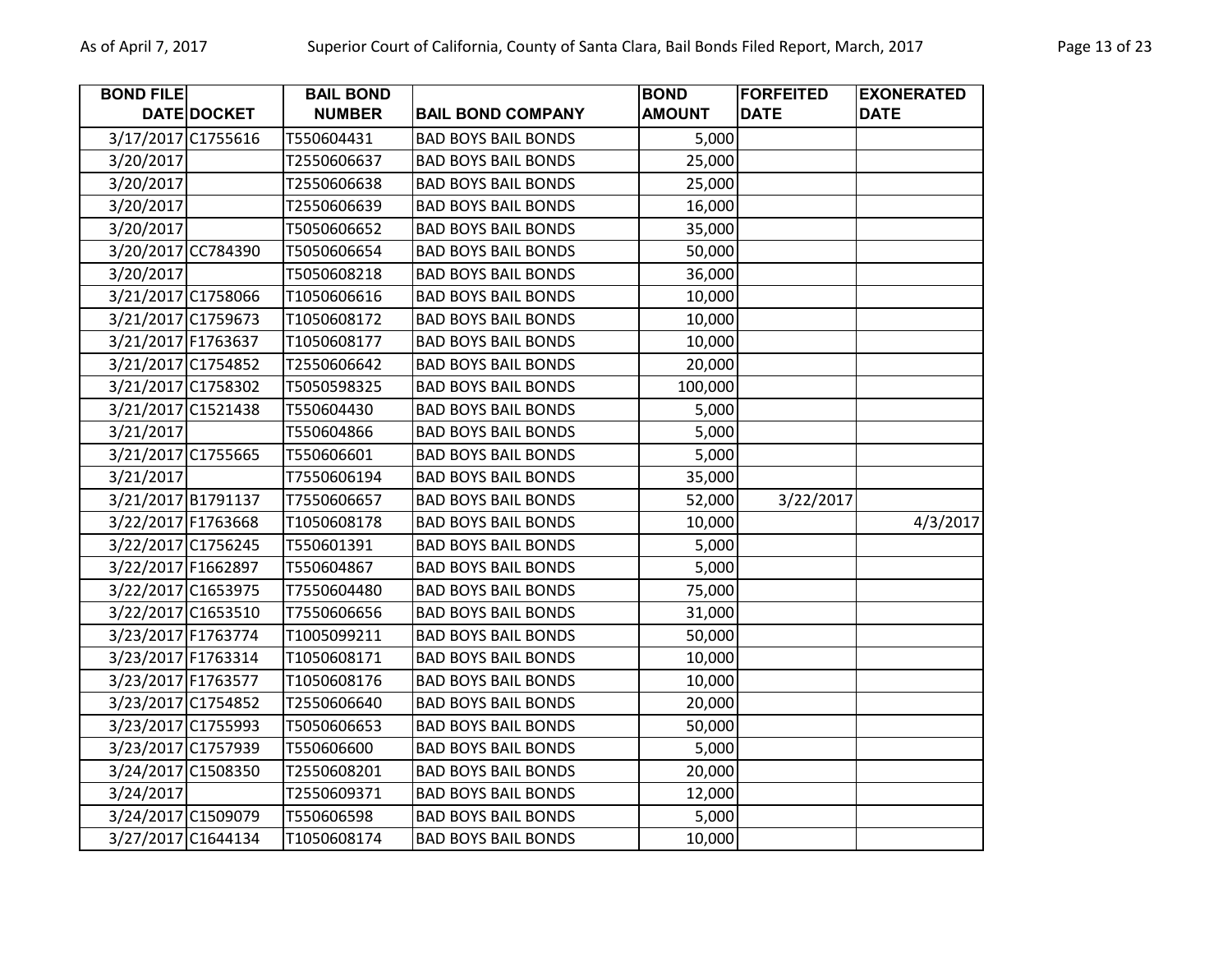| <b>BOND FILE</b> |                    | <b>BAIL BOND</b> |                                | <b>BOND</b>   | <b>FORFEITED</b> | <b>EXONERATED</b> |
|------------------|--------------------|------------------|--------------------------------|---------------|------------------|-------------------|
|                  | DATE DOCKET        | <b>NUMBER</b>    | <b>BAIL BOND COMPANY</b>       | <b>AMOUNT</b> | <b>DATE</b>      | <b>DATE</b>       |
| 3/27/2017        |                    | T25050587765     | <b>BAD BOYS BAIL BONDS</b>     | 50,000        |                  |                   |
|                  | 3/27/2017 C1755910 | T5050609392      | <b>BAD BOYS BAIL BONDS</b>     | 30,000        |                  |                   |
|                  | 3/27/2017 C1754791 | T5050609393      | <b>BAD BOYS BAIL BONDS</b>     | 35,000        |                  |                   |
|                  | 3/27/2017 C1758436 | T550606596       | <b>BAD BOYS BAIL BONDS</b>     | 5,000         |                  |                   |
|                  | 3/27/2017 C1759272 | T7550609748      | <b>BAD BOYS BAIL BONDS</b>     | 60,000        |                  |                   |
|                  | 3/29/2017 C1759350 | T10050576919     | <b>BAD BOYS BAIL BONDS</b>     | 100,000       |                  |                   |
|                  | 3/29/2017 F1658962 | T10050599290     | <b>BAD BOYS BAIL BONDS</b>     | 75,000        |                  |                   |
|                  | 3/29/2017 C1760153 | T10050609408     | <b>BAD BOYS BAIL BONDS</b>     | 100,000       |                  |                   |
|                  | 3/29/2017 C1758856 | T1050609020      | <b>BAD BOYS BAIL BONDS</b>     | 10,000        |                  |                   |
|                  | 3/29/2017 C1760136 | T20050609409     | <b>BAD BOYS BAIL BONDS</b>     | 140,000       |                  |                   |
|                  | 3/29/2017 F1763635 | T2550606641      | <b>BAD BOYS BAIL BONDS</b>     | 6,000         |                  |                   |
| 3/29/2017        |                    | T2550608197      | <b>BAD BOYS BAIL BONDS</b>     | 25,000        |                  |                   |
|                  | 3/29/2017 C1757730 | T550606594       | <b>BAD BOYS BAIL BONDS</b>     | 5,000         |                  |                   |
| 3/29/2017        |                    | T550608160       | <b>BAD BOYS BAIL BONDS</b>     | 3,000         |                  |                   |
|                  | 3/29/2017 C1754789 | T550608548       | <b>BAD BOYS BAIL BONDS</b>     | 5,000         |                  |                   |
|                  | 3/29/2017 C1755726 | T550609001       | <b>BAD BOYS BAIL BONDS</b>     | 5,000         |                  |                   |
|                  | 3/30/2017 C1755911 | T1050608551      | <b>BAD BOYS BAIL BONDS</b>     | 10,000        |                  |                   |
| 3/30/2017        |                    | T1050608552      | <b>BAD BOYS BAIL BONDS</b>     | 10,000        |                  |                   |
|                  | 3/30/2017 C1092642 | T1050609709      | <b>BAD BOYS BAIL BONDS</b>     | 10,000        |                  |                   |
|                  | 3/30/2017 B1790877 | T5050608577      | <b>BAD BOYS BAIL BONDS</b>     | 50,000        |                  |                   |
|                  | 3/30/2017 C1758777 | T550609340       | <b>BAD BOYS BAIL BONDS</b>     | 5,000         |                  |                   |
|                  | 3/30/2017 C1758553 | T550609341       | <b>BAD BOYS BAIL BONDS</b>     | 5,000         |                  |                   |
|                  | 3/13/2017 C1756239 | S2602619305      | <b>BAIL BONDS MADE EASY</b>    | 25,000        |                  |                   |
|                  | 3/1/2017 F1662844  | A25270506        | <b>BAIL HOTLINE BAIL BONDS</b> | 15,000        |                  | 3/22/2017         |
|                  | 3/1/2017 C1643580  | AS100143932      | <b>BAIL HOTLINE BAIL BONDS</b> | 100,000       |                  |                   |
|                  | 3/1/2017 F1662570  | AS100143933      | <b>BAIL HOTLINE BAIL BONDS</b> | 70,000        | 3/3/2017         |                   |
|                  | 3/1/2017 C1757650  | AS150100577      | <b>BAIL HOTLINE BAIL BONDS</b> | 106,000       |                  |                   |
|                  | 3/1/2017 C1754824  | AS15481164       | <b>BAIL HOTLINE BAIL BONDS</b> | 10,000        |                  |                   |
| 3/1/2017         |                    | AS15481169       | <b>BAIL HOTLINE BAIL BONDS</b> | 10,000        |                  |                   |
|                  | 3/1/2017 C1648041  | AS15481170       | <b>BAIL HOTLINE BAIL BONDS</b> | 10,000        |                  |                   |
|                  | 3/1/2017 C1642816  | AS15481171       | <b>BAIL HOTLINE BAIL BONDS</b> | 10,000        |                  |                   |
|                  | 3/1/2017 F1660270  | AS25270510       | <b>BAIL HOTLINE BAIL BONDS</b> | 25,000        | 3/1/2017         |                   |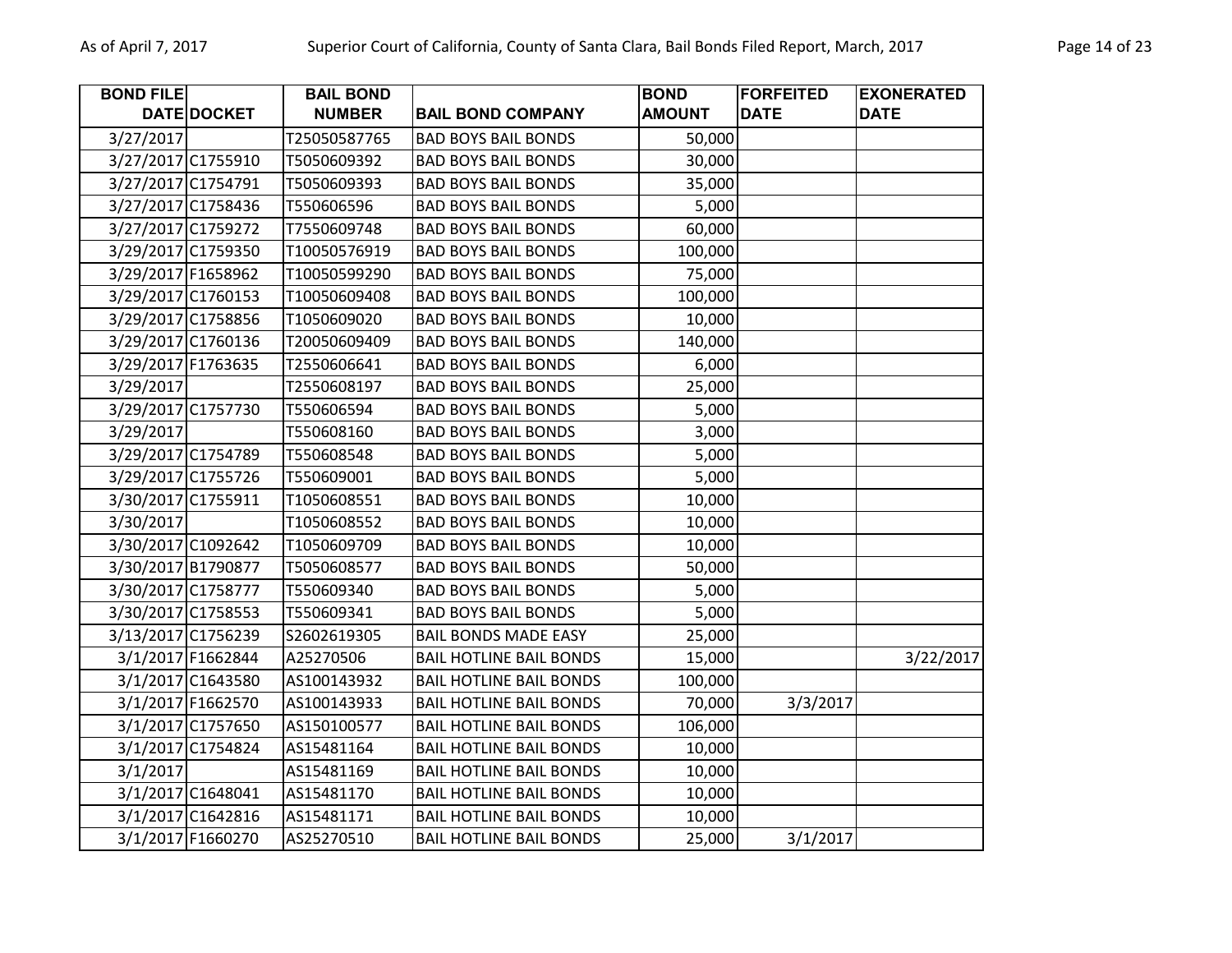| <b>BOND FILE</b> |                    | <b>BAIL BOND</b> |                                | <b>BOND</b>   | <b>FORFEITED</b> | <b>EXONERATED</b> |
|------------------|--------------------|------------------|--------------------------------|---------------|------------------|-------------------|
|                  | DATE DOCKET        | <b>NUMBER</b>    | <b>BAIL BOND COMPANY</b>       | <b>AMOUNT</b> | <b>DATE</b>      | <b>DATE</b>       |
|                  | 3/1/2017 C1648095  | AS25270511       | <b>BAIL HOTLINE BAIL BONDS</b> | 25,000        | 3/1/2017         |                   |
|                  | 3/1/2017 C1649538  | AS51141844       | <b>BAIL HOTLINE BAIL BONDS</b> | 5,000         | 3/1/2017         |                   |
| 3/2/2017         |                    | AS50199809       | <b>BAIL HOTLINE BAIL BONDS</b> | 30,000        |                  |                   |
|                  | 3/3/2017 C1754263  | AS50199807       | <b>BAIL HOTLINE BAIL BONDS</b> | 35,000        |                  |                   |
|                  | 3/6/2017 B1790643  | AS100143934      | <b>BAIL HOTLINE BAIL BONDS</b> | 70,000        |                  |                   |
|                  | 3/6/2017 C1638697  | AS100143935      | <b>BAIL HOTLINE BAIL BONDS</b> | 100,000       | 3/21/2017        |                   |
|                  | 3/6/2017 C1757221  | AS100143936      | <b>BAIL HOTLINE BAIL BONDS</b> | 10,000        |                  |                   |
|                  | 3/6/2017 C1756976  | AS100143938      | <b>BAIL HOTLINE BAIL BONDS</b> | 82,000        |                  |                   |
|                  | 3/6/2017 C1757850  | AS25270513       | <b>BAIL HOTLINE BAIL BONDS</b> | 10,000        |                  | 3/21/2017         |
| 3/6/2017         |                    | AS25270514       | <b>BAIL HOTLINE BAIL BONDS</b> | 10,000        |                  |                   |
|                  | 3/6/2017 C1754768  | AS50200034       | <b>BAIL HOTLINE BAIL BONDS</b> | 10,000        |                  |                   |
|                  | 3/6/2017 C1628686  | AS50200060       | <b>BAIL HOTLINE BAIL BONDS</b> | 25,000        |                  |                   |
|                  | 3/6/2017 C1509907  | AS50200061       | <b>BAIL HOTLINE BAIL BONDS</b> | 25,000        |                  |                   |
|                  | 3/6/2017 C1106162  | AS50200064       | <b>BAIL HOTLINE BAIL BONDS</b> | 8,000         |                  |                   |
|                  | 3/6/2017 C1509646  | AS51141846       | <b>BAIL HOTLINE BAIL BONDS</b> | 5,000         |                  |                   |
|                  | 3/7/2017 F1662711  | AS250100598      | <b>BAIL HOTLINE BAIL BONDS</b> | 135,000       |                  |                   |
|                  | 3/7/2017 B1789984  | AS25260605       | <b>BAIL HOTLINE BAIL BONDS</b> | 10,000        |                  |                   |
| 3/7/2017         |                    | AS25268422       | <b>BAIL HOTLINE BAIL BONDS</b> | 25,000        |                  |                   |
| 3/7/2017         |                    | AS25268423       | <b>BAIL HOTLINE BAIL BONDS</b> | 15,000        |                  |                   |
| 3/7/2017         |                    | AS25268425       | <b>BAIL HOTLINE BAIL BONDS</b> | 25,000        |                  |                   |
|                  | 3/7/2017 F1662094  | AS50200035       | <b>BAIL HOTLINE BAIL BONDS</b> | 35,000        |                  |                   |
|                  | 3/8/2017 C1650313  | AS100144582      | <b>BAIL HOTLINE BAIL BONDS</b> | 75,000        |                  |                   |
|                  | 3/8/2017 C1636556  | AS100144585      | <b>BAIL HOTLINE BAIL BONDS</b> | 75,000        |                  |                   |
|                  | 3/8/2017 C1637803  | AS100144700      | <b>BAIL HOTLINE BAIL BONDS</b> | 100,000       |                  |                   |
|                  | 3/8/2017 C1518761  | AS15481014       | <b>BAIL HOTLINE BAIL BONDS</b> | 10,000        |                  |                   |
|                  | 3/8/2017 C1630297  | AS15481015       | <b>BAIL HOTLINE BAIL BONDS</b> | 10,000        |                  |                   |
|                  | 3/8/2017 C1652539  | AS250100447      | <b>BAIL HOTLINE BAIL BONDS</b> | 171,000       |                  |                   |
|                  | 3/8/2017 C1754818  | AS25268424       | <b>BAIL HOTLINE BAIL BONDS</b> | 25,000        |                  |                   |
|                  | 3/8/2017 C1755592  | AS25268426       | <b>BAIL HOTLINE BAIL BONDS</b> | 20,000        |                  |                   |
|                  | 3/9/2017 B1790645  | AS100144195      | <b>BAIL HOTLINE BAIL BONDS</b> | 70,000        |                  |                   |
|                  | 3/10/2017 C1758186 | AS100144701      | <b>BAIL HOTLINE BAIL BONDS</b> | 67,000        |                  |                   |
|                  | 3/10/2017 C1754833 | AS50199990       | <b>BAIL HOTLINE BAIL BONDS</b> | 40,000        |                  |                   |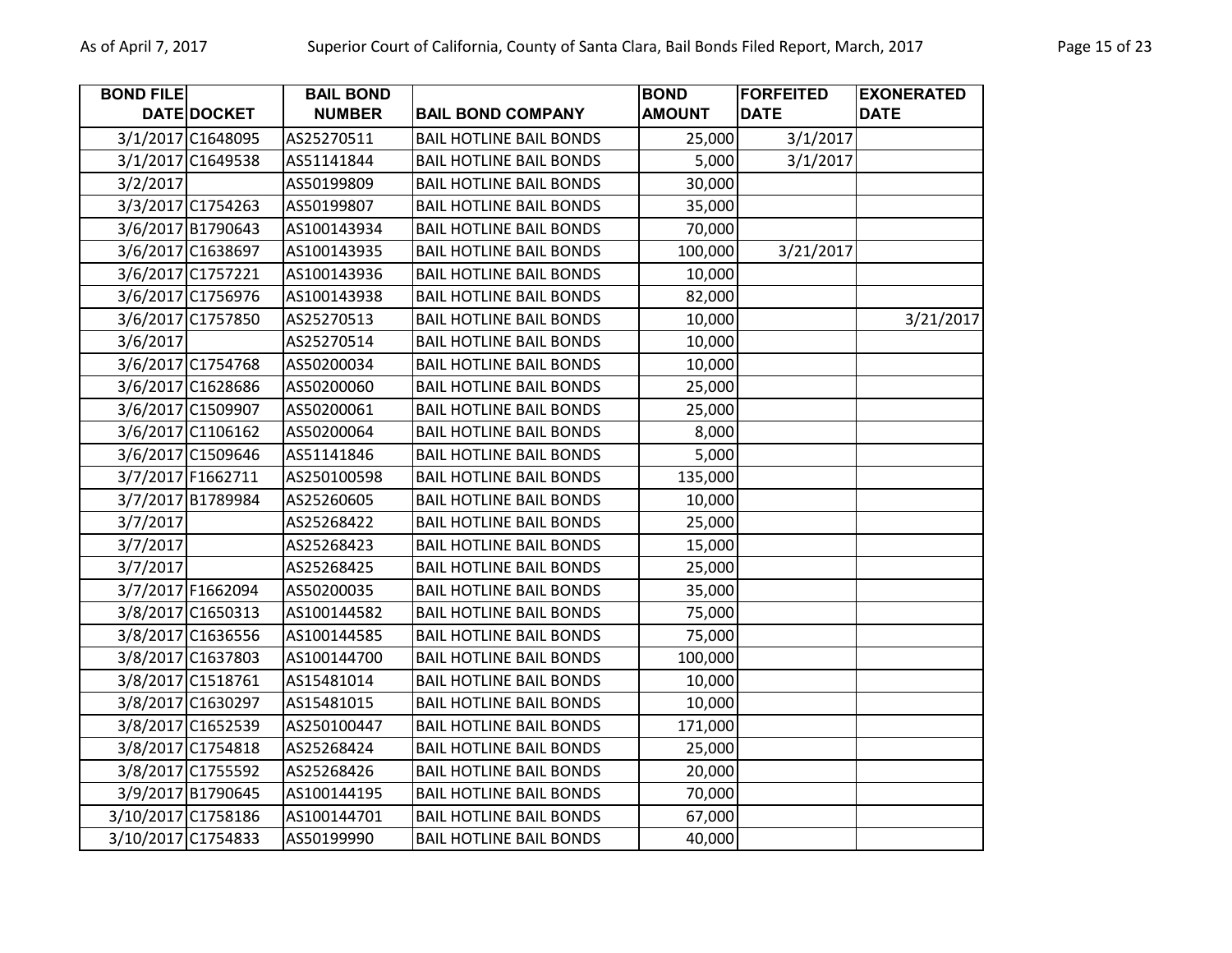| <b>BOND FILE</b>   |                    | <b>BAIL BOND</b> |                                | <b>BOND</b>   | <b>FORFEITED</b> | <b>EXONERATED</b> |
|--------------------|--------------------|------------------|--------------------------------|---------------|------------------|-------------------|
|                    | DATE DOCKET        | <b>NUMBER</b>    | <b>BAIL BOND COMPANY</b>       | <b>AMOUNT</b> | <b>DATE</b>      | <b>DATE</b>       |
|                    | 3/10/2017 C1654077 | AS50200038       | <b>BAIL HOTLINE BAIL BONDS</b> | 30,000        | 3/14/2017        |                   |
| 3/10/2017          |                    | AS50200039       | <b>BAIL HOTLINE BAIL BONDS</b> | 26,000        |                  |                   |
| 3/13/2017 F1662898 |                    | AS50200040       | <b>BAIL HOTLINE BAIL BONDS</b> | 45,000        | 3/16/2017        |                   |
| 3/13/2017 F1763681 |                    | AS51141849       | <b>BAIL HOTLINE BAIL BONDS</b> | 3,500         | 3/16/2017        |                   |
|                    | 3/14/2017 C1483313 | AS100143939      | <b>BAIL HOTLINE BAIL BONDS</b> | 50,000        |                  |                   |
| 3/14/2017          |                    | AS100144583      | <b>BAIL HOTLINE BAIL BONDS</b> | 17,000        |                  |                   |
|                    | 3/14/2017 C1758186 | AS100144696      | <b>BAIL HOTLINE BAIL BONDS</b> | 67,000        |                  |                   |
|                    | 3/14/2017 C1758830 | AS100145439      | <b>BAIL HOTLINE BAIL BONDS</b> | 13,000        |                  |                   |
|                    | 3/14/2017 B1689054 | AS100145440      | <b>BAIL HOTLINE BAIL BONDS</b> | 41,000        |                  |                   |
|                    | 3/14/2017 C1755865 | AS100145441      | <b>BAIL HOTLINE BAIL BONDS</b> | 10,000        |                  |                   |
|                    | 3/14/2017 C1498839 | AS118399         | <b>BAIL HOTLINE BAIL BONDS</b> | 200,000       |                  |                   |
|                    | 3/14/2017 B1790851 | AS150100576      | <b>BAIL HOTLINE BAIL BONDS</b> | 40,000        |                  |                   |
|                    | 3/14/2017 C1649128 | AS15481019       | <b>BAIL HOTLINE BAIL BONDS</b> | 15,000        |                  |                   |
|                    | 3/14/2017 C1642728 | AS15481020       | <b>BAIL HOTLINE BAIL BONDS</b> | 11,000        |                  |                   |
|                    | 3/14/2017 B1790182 | AS15481021       | <b>BAIL HOTLINE BAIL BONDS</b> | 10,000        |                  |                   |
|                    | 3/14/2017 C1628226 | AS25268428       | <b>BAIL HOTLINE BAIL BONDS</b> | 25,000        |                  |                   |
|                    | 3/14/2017 C1757877 | AS500100161      | <b>BAIL HOTLINE BAIL BONDS</b> | 385,000       |                  | 3/27/2017         |
| 3/14/2017          |                    | AS50200037       | <b>BAIL HOTLINE BAIL BONDS</b> | 25,000        |                  |                   |
|                    | 3/14/2017 C1653203 | AS51141850       | <b>BAIL HOTLINE BAIL BONDS</b> | 1,000         |                  | 3/23/2017         |
|                    | 3/14/2017 C1756204 | AS51141851       | <b>BAIL HOTLINE BAIL BONDS</b> | 5,000         |                  | 3/23/2017         |
|                    | 3/15/2017 F1660543 | AS100143937      | <b>BAIL HOTLINE BAIL BONDS</b> | 60,000        |                  |                   |
|                    | 3/15/2017 C1627962 | AS150100579      | <b>BAIL HOTLINE BAIL BONDS</b> | 110,000       |                  |                   |
|                    | 3/15/2017 C1757347 | AS15481016       | <b>BAIL HOTLINE BAIL BONDS</b> | 10,000        |                  |                   |
| 3/15/2017 F1662917 |                    | AS15481018       | <b>BAIL HOTLINE BAIL BONDS</b> | 10,000        |                  |                   |
|                    | 3/15/2017 F1452736 | AS15481022       | <b>BAIL HOTLINE BAIL BONDS</b> | 15,000        |                  |                   |
| 3/15/2017 F1660327 |                    | AS15481023       | <b>BAIL HOTLINE BAIL BONDS</b> | 10,000        |                  |                   |
| 3/15/2017          |                    | AS25268427       | <b>BAIL HOTLINE BAIL BONDS</b> | 21,000        |                  |                   |
|                    | 3/15/2017 C1756276 | AS25268429       | <b>BAIL HOTLINE BAIL BONDS</b> | 25,000        |                  |                   |
|                    | 3/15/2017 C1754817 | AS50200041       | <b>BAIL HOTLINE BAIL BONDS</b> | 20,000        |                  |                   |
|                    | 3/15/2017 C1649550 | AS50200063       | <b>BAIL HOTLINE BAIL BONDS</b> | 30,000        |                  |                   |
|                    | 3/16/2017 B1790768 | AS50198805       | <b>BAIL HOTLINE BAIL BONDS</b> | 50,000        |                  |                   |
| 3/17/2017          |                    | AS15475358       | <b>BAIL HOTLINE BAIL BONDS</b> | 11,000        |                  |                   |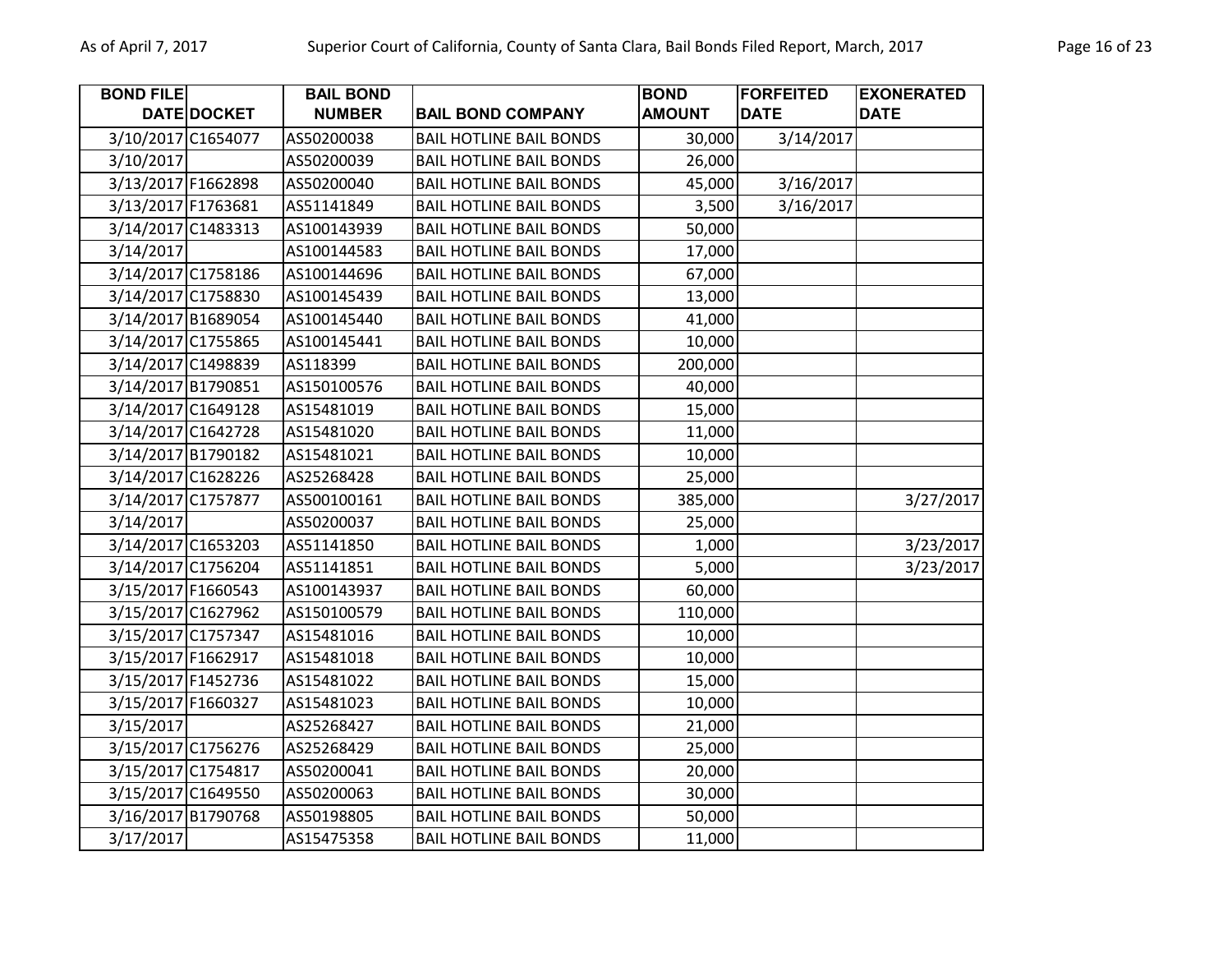| <b>BOND FILE</b> |                    | <b>BAIL BOND</b>  |                                | <b>BOND</b>   | <b>FORFEITED</b> | <b>EXONERATED</b> |
|------------------|--------------------|-------------------|--------------------------------|---------------|------------------|-------------------|
|                  | DATE DOCKET        | <b>NUMBER</b>     | <b>BAIL BOND COMPANY</b>       | <b>AMOUNT</b> | <b>DATE</b>      | <b>DATE</b>       |
|                  | 3/17/2017 B1790275 | AS15478405        | <b>BAIL HOTLINE BAIL BONDS</b> | 10,000        |                  |                   |
|                  | 3/17/2017 C1755864 | AS250100637       | <b>BAIL HOTLINE BAIL BONDS</b> | 185,000       |                  |                   |
|                  | 3/17/2017 C1636576 | AS25265214        | <b>BAIL HOTLINE BAIL BONDS</b> | 25,000        |                  |                   |
|                  | 3/17/2017 B1689810 | AS25265215        | <b>BAIL HOTLINE BAIL BONDS</b> | 20,000        |                  |                   |
|                  | 3/17/2017 C1652262 | AS25265216        | <b>BAIL HOTLINE BAIL BONDS</b> | 25,000        |                  |                   |
|                  | 3/17/2017 C1757271 | AS50198806        | <b>BAIL HOTLINE BAIL BONDS</b> | 40,000        |                  |                   |
|                  | 3/20/2017 C1653210 | AS100144304       | <b>BAIL HOTLINE BAIL BONDS</b> | 60,000        | 3/27/2017        |                   |
|                  | 3/20/2017 C1759491 | AS150100578       | <b>BAIL HOTLINE BAIL BONDS</b> | 106,000       |                  |                   |
|                  | 3/20/2017 C1653362 | AS15478407        | <b>BAIL HOTLINE BAIL BONDS</b> | 10,000        |                  |                   |
| 3/20/2017        |                    | AS15478409        | <b>BAIL HOTLINE BAIL BONDS</b> | 10,000        |                  |                   |
| 3/20/2017        |                    | AS15478411        | <b>BAIL HOTLINE BAIL BONDS</b> | 12,000        |                  |                   |
|                  | 3/20/2017 C1521243 | AS15478414        | <b>BAIL HOTLINE BAIL BONDS</b> | 5,000         |                  |                   |
|                  | 3/20/2017 C1521041 | AS15478417        | <b>BAIL HOTLINE BAIL BONDS</b> | 5,000         |                  |                   |
|                  | 3/20/2017 C1638239 | AS25265218        | <b>BAIL HOTLINE BAIL BONDS</b> | 20,000        |                  |                   |
|                  | 3/20/2017 C1650247 | AS25265219        | <b>BAIL HOTLINE BAIL BONDS</b> | 25,000        |                  |                   |
| 3/20/2017        |                    | AS25265220        | <b>BAIL HOTLINE BAIL BONDS</b> | 21,000        |                  |                   |
|                  | 3/20/2017 C1758184 | AS51165909        | <b>BAIL HOTLINE BAIL BONDS</b> | 3,000         |                  |                   |
|                  | 3/20/2017 C1640649 | AS51165913        | <b>BAIL HOTLINE BAIL BONDS</b> | 5,000         |                  |                   |
| 3/21/2017        |                    | AS100144305       | <b>BAIL HOTLINE BAIL BONDS</b> | 81,000        |                  |                   |
|                  | 3/21/2017 C1754782 | AS100144306       | <b>BAIL HOTLINE BAIL BONDS</b> | 85,000        |                  |                   |
|                  | 3/21/2017 C1756252 | AS15478406        | <b>BAIL HOTLINE BAIL BONDS</b> | 10,000        |                  |                   |
|                  | 3/21/2017 C1755931 | AS15478412        | <b>BAIL HOTLINE BAIL BONDS</b> | 10,000        |                  |                   |
|                  | 3/21/2017 C1637688 | AS25265217        | <b>BAIL HOTLINE BAIL BONDS</b> | 20,000        |                  |                   |
|                  | 3/21/2017 C1640544 | AS50198809        | <b>BAIL HOTLINE BAIL BONDS</b> | 30,000        |                  |                   |
| 3/22/2017        |                    | AS15472590        | <b>BAIL HOTLINE BAIL BONDS</b> | 6,000         |                  |                   |
|                  | 3/22/2017 C1759898 | AS50198807        | <b>BAIL HOTLINE BAIL BONDS</b> | 35,000        |                  |                   |
|                  | 3/23/2017 C1760067 | AS15478640        | <b>BAIL HOTLINE BAIL BONDS</b> | 10,000        | 3/23/2017        |                   |
|                  | 3/23/2017 C1653312 | AS25265221        | <b>BAIL HOTLINE BAIL BONDS</b> | 25,000        |                  |                   |
| 3/24/2017        |                    | 215909 AS50198810 | <b>BAIL HOTLINE BAIL BONDS</b> | 35,000        |                  |                   |
|                  | 3/27/2017 C1760151 | AS250100424       | <b>BAIL HOTLINE BAIL BONDS</b> | 125,000       |                  |                   |
|                  | 3/27/2017 C1638710 | AS25265223        | <b>BAIL HOTLINE BAIL BONDS</b> | 5,000         | 3/29/2017        |                   |
|                  | 3/27/2017 C1637972 | AS25265224        | <b>BAIL HOTLINE BAIL BONDS</b> | 25,000        | 4/3/2017         |                   |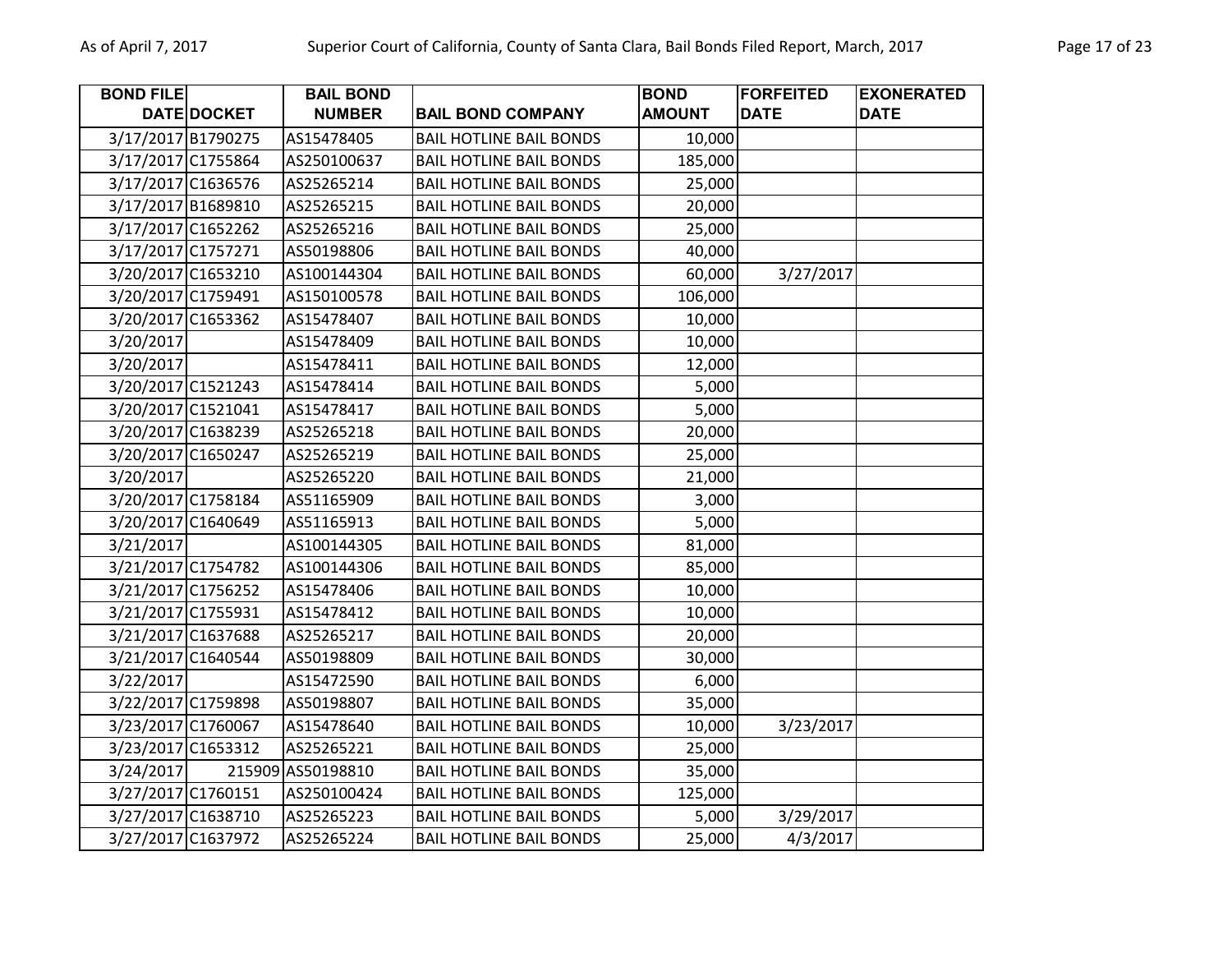| <b>BOND FILE</b> |                    | <b>BAIL BOND</b> |                                  | <b>BOND</b>   | <b>FORFEITED</b> | <b>EXONERATED</b> |
|------------------|--------------------|------------------|----------------------------------|---------------|------------------|-------------------|
|                  | DATE DOCKET        | <b>NUMBER</b>    | <b>BAIL BOND COMPANY</b>         | <b>AMOUNT</b> | <b>DATE</b>      | <b>DATE</b>       |
|                  | 3/27/2017 C1498222 | AS25265228       | <b>BAIL HOTLINE BAIL BONDS</b>   | 15,000        |                  |                   |
|                  | 3/28/2017 B1687914 | AS50198811       | <b>BAIL HOTLINE BAIL BONDS</b>   | 50,000        |                  |                   |
|                  | 3/28/2017 B1686111 | AS50198812       | <b>BAIL HOTLINE BAIL BONDS</b>   | 50,000        |                  |                   |
|                  | 3/29/2017 C1758659 | AS25265225       | <b>BAIL HOTLINE BAIL BONDS</b>   | 10,000        |                  |                   |
|                  | 3/29/2017 C1758191 | AS25265227       | <b>BAIL HOTLINE BAIL BONDS</b>   | 25,000        |                  |                   |
|                  | 3/29/2017 C1760122 | AS25265229       | <b>BAIL HOTLINE BAIL BONDS</b>   | 25,000        |                  |                   |
|                  | 3/29/2017 C1636347 | AS50198814       | <b>BAIL HOTLINE BAIL BONDS</b>   | 50,000        |                  |                   |
|                  | 3/30/2017 C1754831 | AS100144307      | <b>BAIL HOTLINE BAIL BONDS</b>   | 60,000        |                  |                   |
|                  | 3/30/2017 C1754837 | AS150100290      | <b>BAIL HOTLINE BAIL BONDS</b>   | 150,000       |                  |                   |
|                  | 3/30/2017 B1581354 | AS150100416      | <b>BAIL HOTLINE BAIL BONDS</b>   | 150,000       |                  |                   |
|                  | 3/30/2017 C1757613 | AS250100632      | <b>BAIL HOTLINE BAIL BONDS</b>   | 250,000       |                  |                   |
| 3/30/2017        |                    | AS25265226       | <b>BAIL HOTLINE BAIL BONDS</b>   | 25,000        |                  |                   |
| 3/30/2017        |                    | AS25265231       | <b>BAIL HOTLINE BAIL BONDS</b>   | 3,000         |                  |                   |
| 3/30/2017        |                    | AS50200529       | <b>BAIL HOTLINE BAIL BONDS</b>   | 50,000        |                  |                   |
|                  | 3/21/2017 F1763755 |                  | 5113478396 BAILSMART BAIL BONDS  | 10,000        |                  |                   |
|                  | 3/21/2017 C1756241 | AS25265761       | BEVERLY NELSON BAIL BOND         | 25,000        |                  |                   |
|                  | 3/23/2017 F1663087 |                  | 5551715235 BODYGUARD BAIL BONDS  | 25,000        |                  |                   |
|                  | 3/23/2017 F1661376 |                  | 5551764853 BODYGUARD BAIL BONDS  | 20,000        |                  |                   |
|                  | 3/1/2017 C1653870  | AS50198796       | DIAZ BROS BAIL BONDS             | 35,000        |                  | 3/23/2017         |
|                  | 3/7/2017 B1791126  | 2017EE000919     | <b>DISCREET BAIL BONDS</b>       | 35,000        |                  |                   |
| 3/20/2017        |                    | 2017BB014591     | <b>DISCREET BAIL BONDS</b>       | 10,000        |                  |                   |
|                  | 3/3/2017 F1555775  |                  | 5200180434 EIGHT BALL BAIL BONDS | 10,000        |                  |                   |
|                  | 3/14/2017 C1648781 |                  | 5200180450 EIGHT BALL BAIL BONDS | 6,000         |                  |                   |
|                  | 3/29/2017 C1509813 |                  | 5803122114 EIGHT BALL BAIL BONDS | 5,000         |                  |                   |
| 3/23/2017        |                    | 2017AA018073     | <b>ESPINOZA BAIL BONDS</b>       | 5,000         |                  |                   |
| 3/29/2017        |                    | 2017DD002203     | <b>ESPINOZA BAIL BONDS</b>       | 50,000        |                  |                   |
|                  | 3/15/2017 F1763676 | AS50190955       | <b>GABRIEL IBARRA BAIL BONDS</b> | 25,000        |                  |                   |
|                  | 3/29/2017 C1758314 | AF00904241       | <b>GOLD CITY BAIL BONDS</b>      | 40,000        |                  |                   |
|                  | 3/1/2017 C1651269  | T550592340       | <b>GOLDEN STATE BAIL BONDS</b>   | 5,000         |                  |                   |
|                  | 3/7/2017 C1754285  | T5050598249      | <b>GOLDEN STATE BAIL BONDS</b>   | 35,000        |                  |                   |
| 3/9/2017         |                    | T1550598243      | <b>GOLDEN STATE BAIL BONDS</b>   | 10,000        |                  |                   |
| 3/14/2017        |                    | T1550599297      | <b>GOLDEN STATE BAIL BONDS</b>   | 10,000        |                  |                   |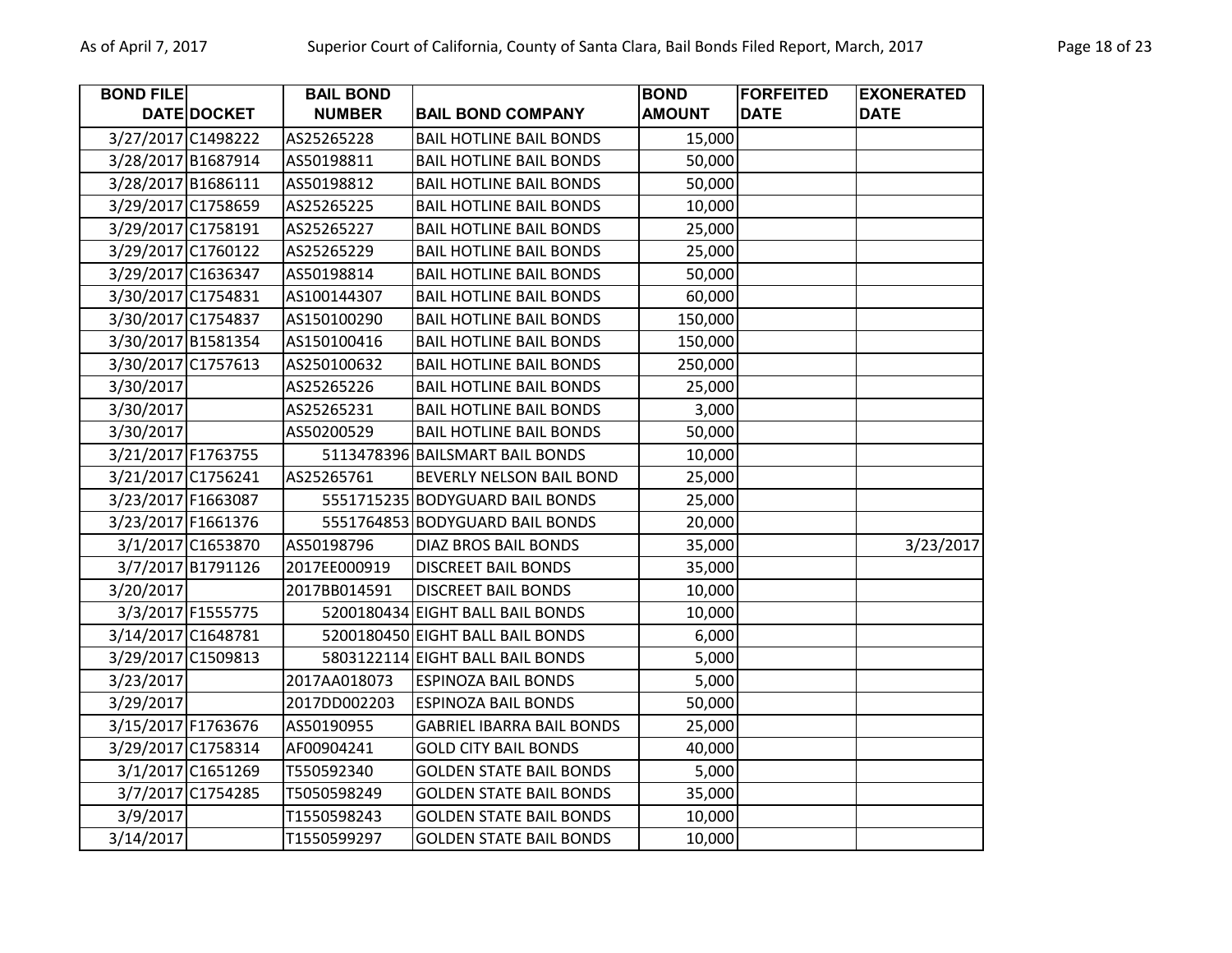| <b>BOND FILE</b>   |                    | <b>BAIL BOND</b>   |                                | <b>BOND</b>   | <b>FORFEITED</b> | <b>EXONERATED</b> |
|--------------------|--------------------|--------------------|--------------------------------|---------------|------------------|-------------------|
|                    | DATE DOCKET        | <b>NUMBER</b>      | <b>BAIL BOND COMPANY</b>       | <b>AMOUNT</b> | <b>DATE</b>      | <b>DATE</b>       |
|                    | 3/14/2017 C1755863 | T2550583468        | <b>GOLDEN STATE BAIL BONDS</b> | 10,000        |                  |                   |
| 3/14/2017          |                    | 215712 T5050598253 | <b>GOLDEN STATE BAIL BONDS</b> | 50,000        |                  |                   |
|                    | 3/16/2017 C1756450 | T2550604927        | <b>GOLDEN STATE BAIL BONDS</b> | 16,000        |                  |                   |
| 3/20/2017          |                    | T10050608141       | <b>GOLDEN STATE BAIL BONDS</b> | 25,000        |                  |                   |
|                    | 3/22/2017 C1758317 | T2550599302        | <b>GOLDEN STATE BAIL BONDS</b> | 10,000        |                  |                   |
| 3/22/2017 F1663001 |                    | T5050599304        | <b>GOLDEN STATE BAIL BONDS</b> | 25,000        |                  |                   |
|                    | 3/29/2017 C1651552 | T10050608142       | <b>GOLDEN STATE BAIL BONDS</b> | 100,000       |                  |                   |
|                    | 3/29/2017 C1760400 | T2550608135        | <b>GOLDEN STATE BAIL BONDS</b> | 25,000        |                  |                   |
|                    | 3/29/2017 C1755991 | T5050603416        | <b>GOLDEN STATE BAIL BONDS</b> | 5,000         |                  |                   |
| 3/29/2017          |                    | T5050604929        | <b>GOLDEN STATE BAIL BONDS</b> | 36,000        |                  |                   |
|                    | 3/30/2017 C1758398 | T10050608143       | <b>GOLDEN STATE BAIL BONDS</b> | 75,000        |                  |                   |
|                    | 3/30/2017 C1758222 | T15050599309       | <b>GOLDEN STATE BAIL BONDS</b> | 110,000       |                  |                   |
| 3/13/2017 F1662071 |                    | 2017BB002439       | <b>GREG PADILLA BAIL BONDS</b> | 10,000        |                  |                   |
|                    | 3/7/2017 F1658645  |                    | 5803090363 JAG BAIL BONDS, INC | 5,000         |                  |                   |
| 3/8/2017           |                    |                    | 5551747058 JAG BAIL BONDS, INC | 25,000        |                  |                   |
| 3/9/2017           |                    |                    | 5551643019 JAG BAIL BONDS, INC | 26,000        |                  |                   |
|                    | 3/14/2017 C1757792 |                    | 5802914347 JAG BAIL BONDS, INC | 5,000         |                  |                   |
| 3/20/2017          |                    |                    | 5551751123 JAG BAIL BONDS, INC | 25,000        |                  |                   |
| 3/29/2017          |                    |                    | 5150101730 JAG BAIL BONDS, INC | 20,000        |                  |                   |
|                    | 3/3/2017 C1653036  | 2017BB002717       | <b>JM BAIL BONDS</b>           | 5,000         |                  | 3/7/2017          |
|                    | 3/22/2017 B1687200 | 2017CC001499       | <b>JM BAIL BONDS</b>           | 10,000        |                  |                   |
|                    | 3/22/2017 B1581004 | 2017CC001500       | <b>JM BAIL BONDS</b>           | 10,000        |                  |                   |
| 3/14/2017          |                    | U3020615205        | JOSE A GONZALEZ BAIL BONDS,    | 25,000        |                  |                   |
| 3/22/2017 F1557643 |                    | U1020616990        | JOSE A GONZALEZ BAIL BONDS,    | 10,000        |                  |                   |
|                    | 3/3/2017 C1642284  | AB00903190         | KEITH CARTER BAIL BONDS        | 5,000         |                  |                   |
|                    | 3/29/2017 C1641414 | AS15481674         | <b>KNOTTY GIRLS BAIL BONDS</b> | 15,000        |                  |                   |
|                    | 3/6/2017 C1755188  | S0602547402        | <b>LATINO BAIL BONDS</b>       | 5,000         |                  |                   |
|                    | 3/6/2017 B1368910  | S2602590380        | <b>LATINO BAIL BONDS</b>       | 20,000        |                  | 4/5/2017          |
| 3/6/2017           |                    | S5102567266        | <b>LATINO BAIL BONDS</b>       | 50,000        |                  |                   |
| 3/14/2017          |                    | S2602590383        | LATINO BAIL BONDS              | 10,000        |                  |                   |
| 3/15/2017          |                    | S2602590381        | <b>LATINO BAIL BONDS</b>       | 25,000        |                  |                   |
| 3/15/2017          |                    | S2602590382        | <b>LATINO BAIL BONDS</b>       | 25,000        |                  |                   |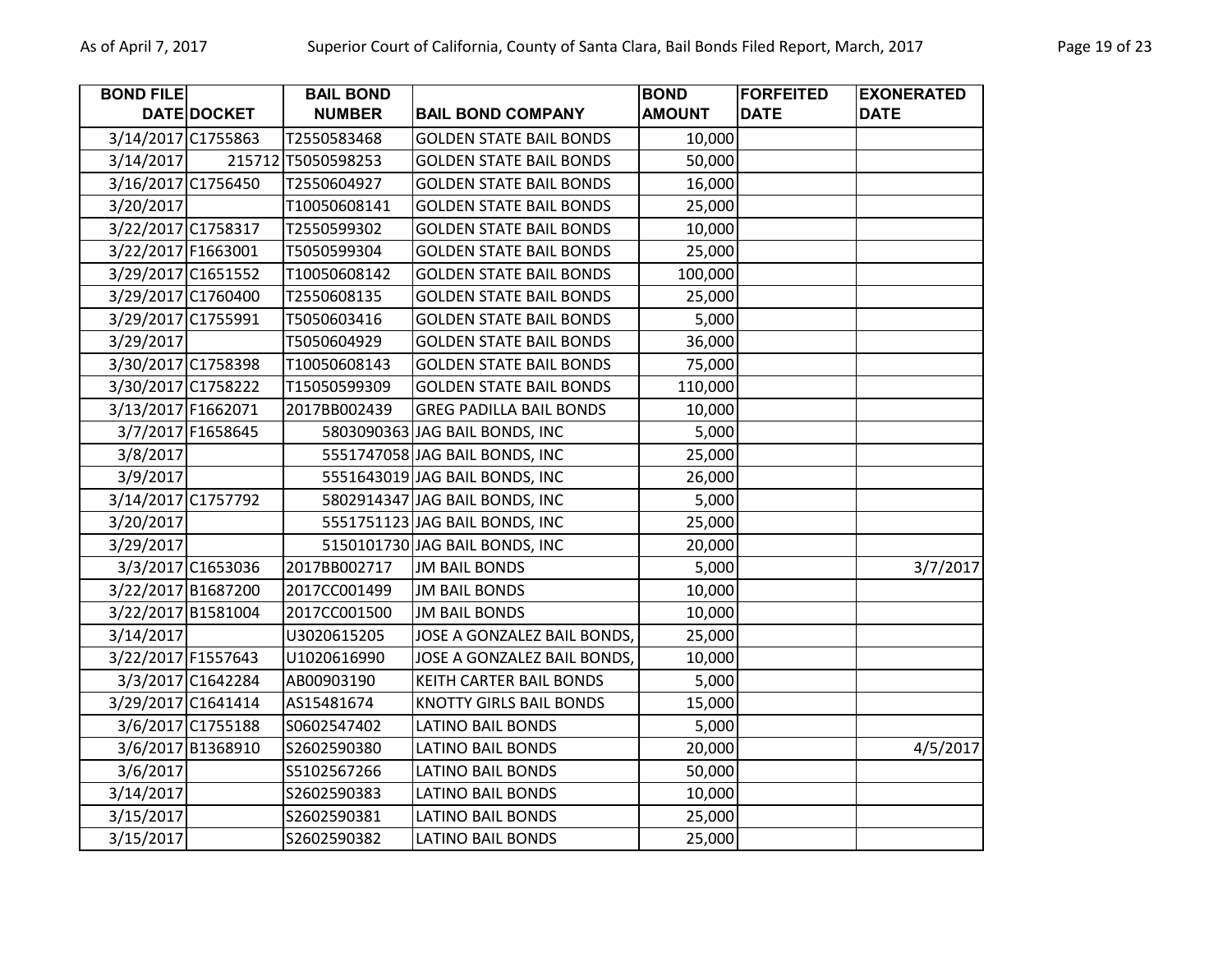| <b>BOND FILE</b> |                    | <b>BAIL BOND</b> |                          | <b>BOND</b>   | <b>FORFEITED</b> | <b>EXONERATED</b> |
|------------------|--------------------|------------------|--------------------------|---------------|------------------|-------------------|
|                  | DATE DOCKET        | <b>NUMBER</b>    | <b>BAIL BOND COMPANY</b> | <b>AMOUNT</b> | <b>DATE</b>      | <b>DATE</b>       |
|                  | 3/16/2017 C1759199 | S1102563099      | <b>LATINO BAIL BONDS</b> | 10,000        |                  |                   |
|                  | 3/16/2017 C1516988 | S1102563100      | <b>LATINO BAIL BONDS</b> | 10,000        |                  |                   |
|                  | 3/16/2017 C1357585 | S1102563101      | <b>LATINO BAIL BONDS</b> | 10,000        |                  |                   |
|                  | 3/16/2017 C1357259 | S1102563102      | <b>LATINO BAIL BONDS</b> | 10,000        |                  |                   |
|                  | 3/21/2017 CC308555 | S0602556953      | <b>LATINO BAIL BONDS</b> | 5,000         |                  |                   |
| 3/1/2017         |                    |                  | 5272829020 LE BAIL BONDS | 25,000        |                  |                   |
| 3/2/2017         |                    |                  | 5551680298 LE BAIL BONDS | 50,000        |                  |                   |
|                  | 3/2/2017 C1508743  |                  | 5551712461 LE BAIL BONDS | 40,000        |                  |                   |
|                  | 3/3/2017 F1763248  |                  | 5113443770 LE BAIL BONDS | 6,000         |                  | 3/28/2017         |
|                  | 3/6/2017 C1757139  |                  | 5105630982 LE BAIL BONDS | 80,000        |                  |                   |
| 3/6/2017         |                    |                  | 5105632861 LE BAIL BONDS | 95,000        |                  |                   |
| 3/6/2017         |                    |                  | 5105632874 LE BAIL BONDS | 80,000        |                  |                   |
|                  | 3/6/2017 C1754524  |                  | 5551674976 LE BAIL BONDS | 50,000        |                  |                   |
|                  | 3/10/2017 C1755899 |                  | 5200175874 LE BAIL BONDS | 10,000        |                  |                   |
|                  | 3/10/2017 C1757132 |                  | 5250101302 LE BAIL BONDS | 230,000       |                  |                   |
|                  | 3/13/2017 B1689556 |                  | 5272829046 LE BAIL BONDS | 20,000        |                  |                   |
|                  | 3/13/2017 B1688232 |                  | 5551712375 LE BAIL BONDS | 40,000        |                  | 3/23/2017         |
|                  | 3/14/2017 C1756262 |                  | 5272846698 LE BAIL BONDS | 5,000         |                  |                   |
| 3/14/2017        |                    |                  | 5551674992 LE BAIL BONDS | 41,000        |                  |                   |
|                  | 3/14/2017 C1651409 |                  | 5551712362 LE BAIL BONDS | 41,000        |                  |                   |
|                  | 3/15/2017 C1756074 |                  | 5113525485 LE BAIL BONDS | 10,000        |                  |                   |
|                  | 3/16/2017 C1754291 |                  | 5113525399 LE BAIL BONDS | 10,000        |                  |                   |
|                  | 3/16/2017 B1790421 |                  | 5113525469 LE BAIL BONDS | 5,000         |                  |                   |
|                  | 3/16/2017 C1757136 |                  | 5150105910 LE BAIL BONDS | 140,000       |                  |                   |
|                  | 3/17/2017 C1759226 |                  | 5105630937 LE BAIL BONDS | 75,000        |                  |                   |
| 3/20/2017        |                    |                  | 5272828966 LE BAIL BONDS | 25,000        |                  |                   |
| 3/20/2017        |                    |                  | 5272829059 LE BAIL BONDS | 20,000        |                  |                   |
| 3/20/2017        |                    |                  | 5551712346 LE BAIL BONDS | 51,000        |                  |                   |
| 3/21/2017        |                    |                  | 5272828979 LE BAIL BONDS | 20,000        |                  |                   |
| 3/21/2017        |                    |                  | 5272829075 LE BAIL BONDS | 21,000        |                  |                   |
|                  | 3/22/2017 C1653738 |                  | 5113525472 LE BAIL BONDS | 5,000         |                  |                   |
| 3/24/2017        | 215928             |                  | 5105637390 LE BAIL BONDS | 75,000        |                  |                   |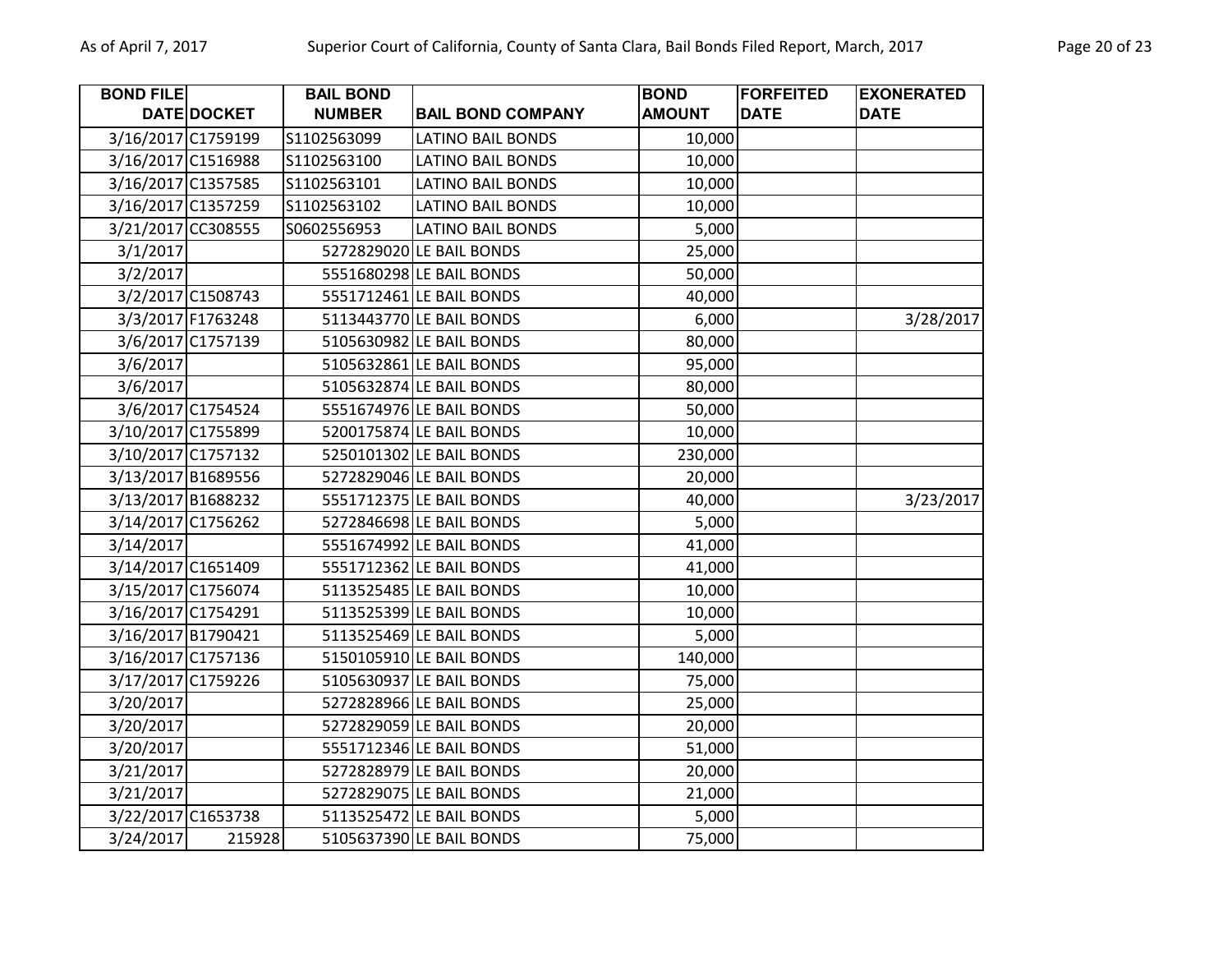| <b>BOND FILE</b>   |                    | <b>BAIL BOND</b> |                           | <b>BOND</b>   | <b>FORFEITED</b> | <b>EXONERATED</b> |
|--------------------|--------------------|------------------|---------------------------|---------------|------------------|-------------------|
|                    | DATE DOCKET        | <b>NUMBER</b>    | <b>BAIL BOND COMPANY</b>  | <b>AMOUNT</b> | <b>DATE</b>      | <b>DATE</b>       |
|                    | 3/27/2017 C1758476 |                  | 5113525401 LE BAIL BONDS  | 5,000         |                  |                   |
|                    | 3/29/2017 C1648770 |                  | 5200178545 LE BAIL BONDS  | 5,000         |                  |                   |
|                    | 3/29/2017 C1364119 |                  | 5200178558 LE BAIL BONDS  | 7,000         |                  |                   |
|                    | 3/29/2017 C1760148 |                  | 5200178561 LE BAIL BONDS  | 6,000         |                  |                   |
|                    | 3/29/2017 C1652927 |                  | 5272767067 LE BAIL BONDS  | 20,000        |                  |                   |
|                    | 3/29/2017 C1650128 |                  | 5272869297 LE BAIL BONDS  | 5,000         |                  |                   |
|                    | 3/29/2017 C1650186 |                  | 5551725021 LE BAIL BONDS  | 30,000        |                  |                   |
| 3/29/2017 C1652927 |                    |                  | 5551725034 LE BAIL BONDS  | 50,000        |                  |                   |
| 3/17/2017          |                    | SS3013783        | <b>LIEN TA BAIL BONDS</b> | 25,000        |                  |                   |
|                    | 3/1/2017 C1491432  | AS15476315       | <b>LUNA BAIL BONDS</b>    | 15,000        |                  |                   |
|                    | 3/1/2017 F1662932  | AS15479298       | <b>LUNA BAIL BONDS</b>    | 10,000        |                  |                   |
|                    | 3/1/2017 F1558243  | AS15479299       | <b>LUNA BAIL BONDS</b>    | 10,000        | 3/28/2017        |                   |
|                    | 3/1/2017 F1661532  | AS15479300       | <b>LUNA BAIL BONDS</b>    | 10,000        | 3/28/2017        |                   |
|                    | 3/1/2017 F1659640  | AS15479301       | LUNA BAIL BONDS           | 10,000        | 3/28/2017        |                   |
|                    | 3/3/2017 F1558359  | AS15476316       | <b>LUNA BAIL BONDS</b>    | 7,500         |                  |                   |
|                    | 3/3/2017 F1662568  | AS25262554       | <b>LUNA BAIL BONDS</b>    | 6,000         |                  |                   |
|                    | 3/7/2017 F1659561  | AS100141683      | LUNA BAIL BONDS           | 60,000        | 4/6/2017         |                   |
|                    | 3/7/2017 F1139947  | AS15476314       | <b>LUNA BAIL BONDS</b>    | 10,000        |                  |                   |
|                    | 3/7/2017 F1658868  | AS15476643       | <b>LUNA BAIL BONDS</b>    | 10,000        | 4/6/2017         |                   |
|                    | 3/10/2017 C1755906 | AS15477505       | LUNA BAIL BONDS           | 10,000        |                  |                   |
| 3/13/2017          |                    | AS25263579       | <b>LUNA BAIL BONDS</b>    | 25,000        |                  |                   |
|                    | 3/13/2017 B1686310 | AS50193080       | <b>LUNA BAIL BONDS</b>    | 50,000        |                  |                   |
| 3/13/2017 B1581941 |                    | AS50193081       | <b>LUNA BAIL BONDS</b>    | 50,000        |                  |                   |
| 3/14/2017          |                    | AS100140061      | <b>LUNA BAIL BONDS</b>    | 100,000       |                  |                   |
| 3/14/2017          |                    | AS25262558       | LUNA BAIL BONDS           | 20,000        |                  |                   |
|                    | 3/15/2017 B1790420 | AS15479291       | <b>LUNA BAIL BONDS</b>    | 6,000         |                  |                   |
| 3/15/2017 F1763252 |                    | AS51141086       | LUNA BAIL BONDS           | 5,000         |                  |                   |
| 3/20/2017          |                    | AS50193042       | <b>LUNA BAIL BONDS</b>    | 35,000        |                  |                   |
| 3/20/2017          |                    | AS50193079       | <b>LUNA BAIL BONDS</b>    | 35,250        |                  |                   |
| 3/21/2017          |                    | AS25263831       | LUNA BAIL BONDS           | 20,000        |                  |                   |
| 3/22/2017 F1662630 |                    | AS15474782       | LUNA BAIL BONDS           | 10,000        |                  |                   |
|                    | 3/22/2017 F1662436 | AS50191388       | <b>LUNA BAIL BONDS</b>    | 10,000        |                  |                   |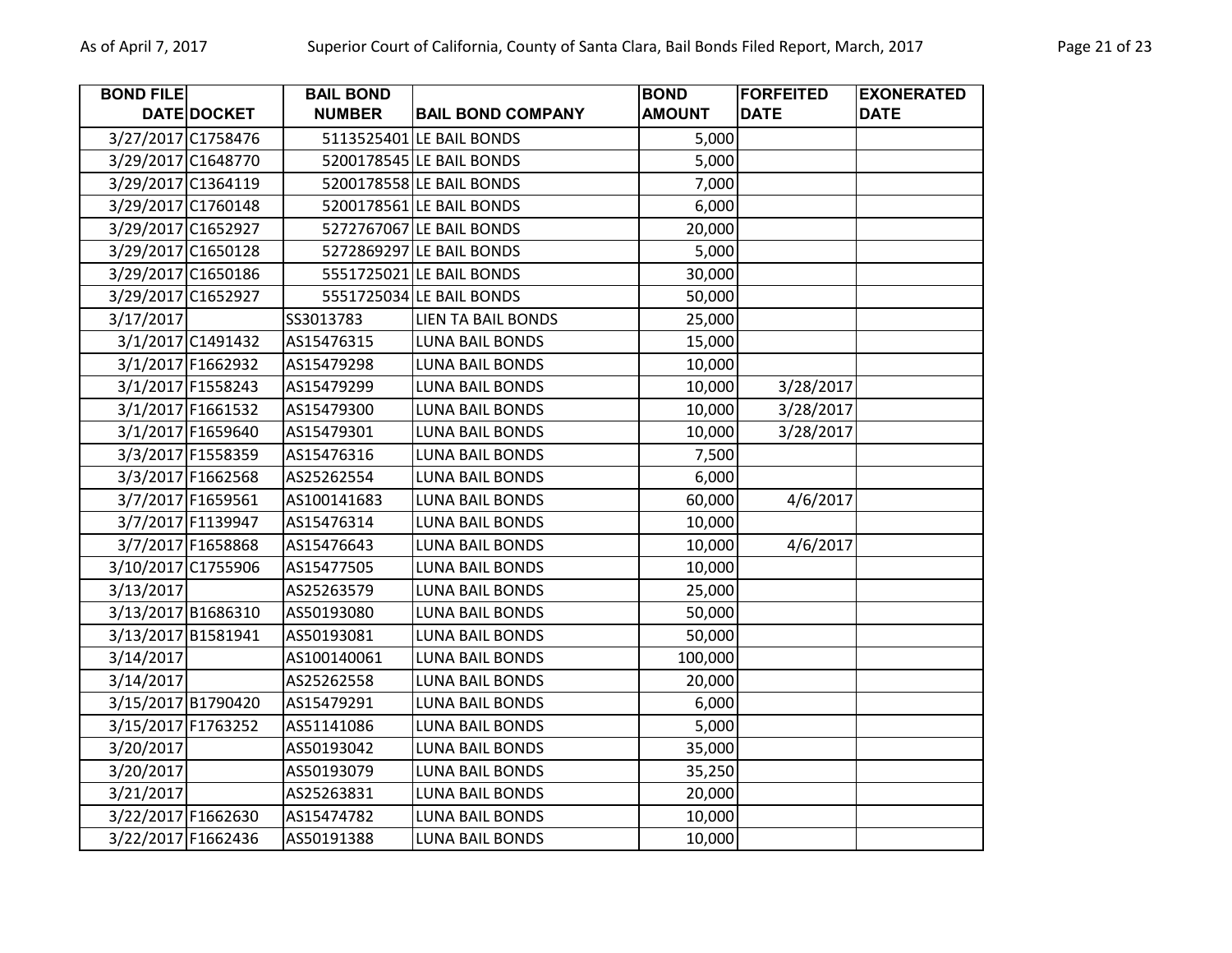| <b>BOND FILE</b>   |                    | <b>BAIL BOND</b> |                                    | <b>BOND</b>   | <b>FORFEITED</b> | <b>EXONERATED</b> |
|--------------------|--------------------|------------------|------------------------------------|---------------|------------------|-------------------|
|                    | DATE DOCKET        | <b>NUMBER</b>    | <b>BAIL BOND COMPANY</b>           | <b>AMOUNT</b> | <b>DATE</b>      | <b>DATE</b>       |
|                    | 3/23/2017 F1763527 | AS15481569       | <b>LUNA BAIL BONDS</b>             | 6,000         |                  |                   |
|                    | 3/23/2017 C1644616 | AS25263832       | <b>LUNA BAIL BONDS</b>             | 6,000         |                  |                   |
|                    | 3/24/2017 C1755904 | AS100141686      | <b>LUNA BAIL BONDS</b>             | 35,000        |                  |                   |
|                    | 3/24/2017 C1644340 | AS25263871       | LUNA BAIL BONDS                    | 11,000        |                  |                   |
| 3/27/2017          |                    | AS25263872       | <b>LUNA BAIL BONDS</b>             | 15,000        |                  |                   |
|                    | 3/29/2017 F1763860 | AS15481564       | <b>LUNA BAIL BONDS</b>             | 10,000        |                  |                   |
|                    | 3/29/2017 C1758970 | AS25263830       | <b>LUNA BAIL BONDS</b>             | 10,000        |                  |                   |
|                    | 3/29/2017 F1763548 | AS50192388       | <b>LUNA BAIL BONDS</b>             | 26,000        |                  |                   |
| 3/30/2017          |                    | AS15483787       | <b>LUNA BAIL BONDS</b>             | 10,000        |                  |                   |
|                    | 3/6/2017 C1521135  | AC00919090       | <b>MADERA BAIL BONDS</b>           | 10,000        | 4/3/2017         |                   |
|                    | 3/7/2017 B1790785  | IS500K6313       | <b>METRO ONE BAIL BONDS</b>        | 300,000       |                  |                   |
|                    | 3/13/2017 C1754861 | IS50K127173      | <b>METRO ONE BAIL BONDS</b>        | 10,000        |                  |                   |
|                    | 3/13/2017 C1754861 | IS50K127174      | <b>METRO ONE BAIL BONDS</b>        | 10,000        |                  |                   |
|                    | 3/14/2017 C1642691 | IS3M1107         | <b>METRO ONE BAIL BONDS</b>        | 1,000,000     |                  |                   |
|                    | 3/2/2017 C1757475  | AS50191358       | PACIFIC COAST BAIL BONDS           | 26,000        |                  |                   |
|                    | 3/10/2017 C1754819 | AS250100170      | PACIFIC COAST BAIL BONDS           | 150,000       |                  |                   |
| 3/13/2017 F1659815 |                    | AS15472460       | PACIFIC COAST BAIL BONDS           | 7,000         |                  |                   |
|                    | 3/13/2017 F1763236 | AS50191357       | PACIFIC COAST BAIL BONDS           | 50,000        |                  |                   |
| 3/15/2017          |                    | AS25258269       | PACIFIC COAST BAIL BONDS           | 20,000        |                  |                   |
|                    | 3/17/2017 C1640616 | 2017BB013784     | RAMIREZ BAIL BONDS                 | 10,000        |                  |                   |
|                    | 3/3/2017 F1662742  | AB00913473       | <b>STATE OF THE ART BAIL BONDS</b> | 10,000        |                  |                   |
|                    | 3/6/2017 C1653170  | 2017CC002655     | <b>TAPOUT BAIL BONDS</b>           | 15,000        |                  |                   |
|                    | 3/8/2017 C1359017  | 2017BB004252     | <b>TAPOUT BAIL BONDS</b>           | 8,000         |                  |                   |
|                    | 3/10/2017 C1756548 | 2017DD002292     | <b>TAPOUT BAIL BONDS</b>           | 55,000        |                  | 3/24/2017         |
|                    | 3/15/2017 C1645278 | 2017AA018163     | <b>TAPOUT BAIL BONDS</b>           | 5,000         |                  |                   |
|                    | 3/15/2017 C1757752 | 2017CC002656     | <b>TAPOUT BAIL BONDS</b>           | 30,000        |                  |                   |
|                    | 3/15/2017 C1642623 | 2017DD002291     | <b>TAPOUT BAIL BONDS</b>           | 25,000        |                  |                   |
| 3/15/2017          |                    | 2017EE001053     | <b>TAPOUT BAIL BONDS</b>           | 31,000        |                  |                   |
|                    | 3/23/2017 F1763303 | 2017DD002293     | <b>TAPOUT BAIL BONDS</b>           | 50,000        |                  |                   |
|                    | 3/30/2017 C1758599 | 2017AA018162     | <b>TAPOUT BAIL BONDS</b>           | 5,000         |                  |                   |
|                    | 3/14/2017 C1754851 | IS15K376638      | TEDD WALLACE BAIL BONDS            | 3,000         |                  |                   |
|                    | 3/14/2017 C1756639 | IS15K376639      | TEDD WALLACE BAIL BONDS            | 3,000         |                  |                   |